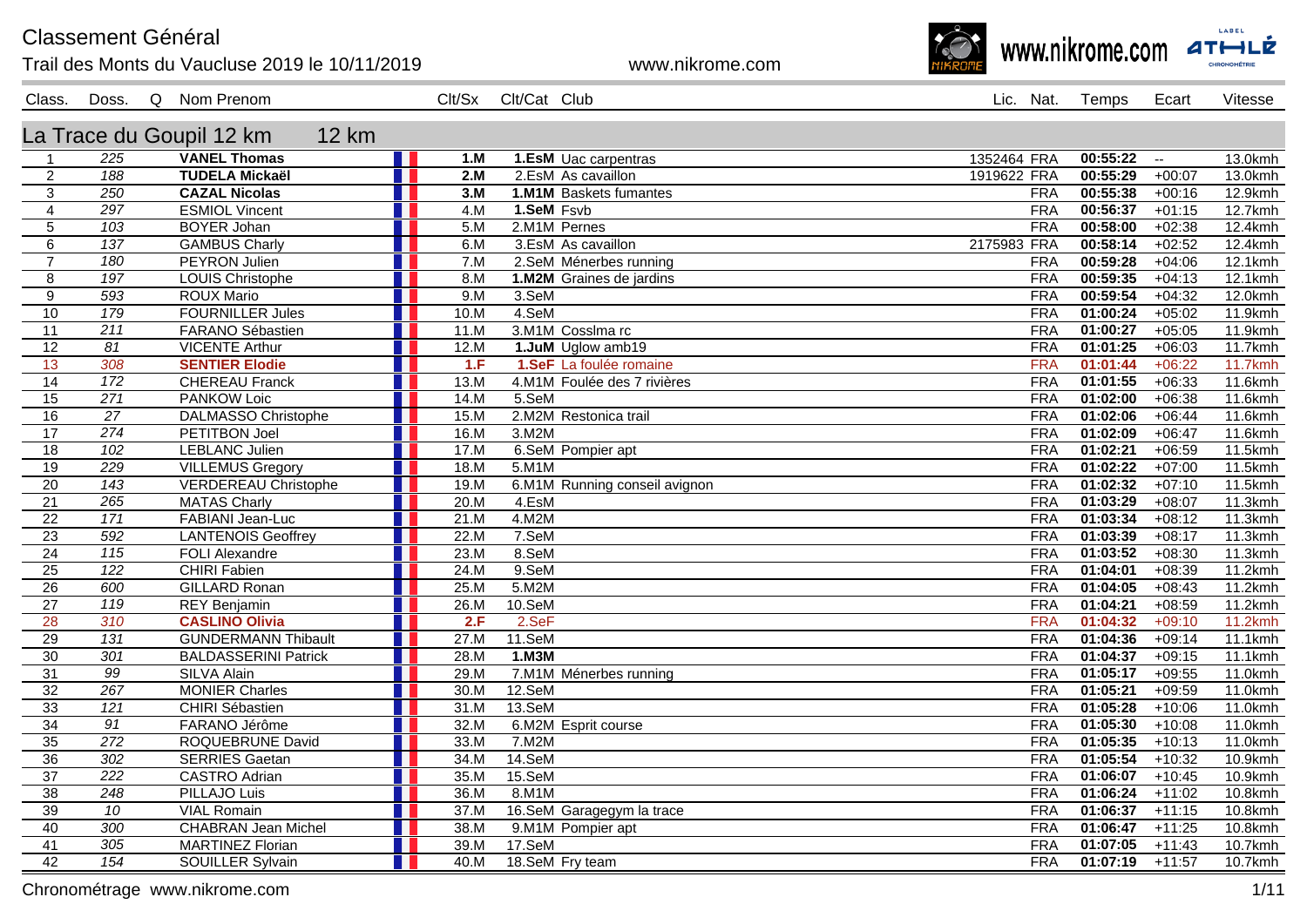| Class.          | Doss.            | Q | Nom Prenom                   |     | Clt/Sx | Clt/Cat Club  |                                |              | Lic. Nat.  | Temps             | Ecart    | Vitesse               |
|-----------------|------------------|---|------------------------------|-----|--------|---------------|--------------------------------|--------------|------------|-------------------|----------|-----------------------|
| 43              | 28               |   | <b>ROTONDI Jacques</b>       |     | 41.M   | 2.M3M         |                                |              | <b>FRA</b> | 01:07:27          | $+12:05$ | 10.7kmh               |
| 44              | 299              |   | <b>BOYER Philippe</b>        |     | 42.M   | 8.M2M         |                                |              | <b>FRA</b> | 01:07:31          | $+12:09$ | 10.7kmh               |
| 45              | 160              |   | <b>BERNARD Romain</b>        |     | 43.M   |               | 19.SeM Toyota carpentras       |              | <b>FRA</b> | 01:07:34          | $+12:12$ | 10.7kmh               |
| 46              | 150              |   | <b>BELLONE Boris</b>         |     | 44.M   |               | 9.M2M Villeneuve of course     |              | <b>FRA</b> | 01:07:35          | $+12:13$ | 10.7kmh               |
| $\overline{47}$ | 223              |   | <b>SILVA Xavier</b>          |     | 45.M   |               | 10.M1M Ménerbes running        |              | <b>FRA</b> | 01:07:52          | $+12:30$ | 10.6kmh               |
| 48              | 126              |   | <b>HEBRAUD Hugues</b>        |     | 46.M   |               | 11.M1M Ginestas x trail        | 1982939 FRA  |            | 01:07:57          | $+12:35$ | 10.6kmh               |
| 49              | 133              |   | ROUYER John                  |     | 47.M   | 10.M2M        |                                |              | <b>FRA</b> | 01:08:12          | $+12:50$ | 10.6kmh               |
| 50              | $\overline{52}$  |   | <b>BESATTI Eric</b>          |     | 48.M   | $20.$ SeM     |                                |              | <b>FRA</b> | 01:08:12          | $+12:50$ | 10.6kmh               |
| 51              | 581              |   | <b>SALMERON Alexandre</b>    |     | 49.M   |               | 12.M1M Les mollets pétillants  |              | <b>FRA</b> | 01:08:18          | $+12:56$ | 10.5kmh               |
| 52              | 109              |   | <b>BARTHELOT Philippe</b>    | H I | 50.M   |               | 11.M2M Esprit course           |              | <b>FRA</b> | 01:08:25          | $+13:03$ | 10.5kmh               |
| 53              | 170              |   | <b>GROS Axel</b>             |     | 51.M   |               | 21.SeM Team garrigues          |              | <b>FRA</b> | 01:08:41          | $+13:19$ | 10.5kmh               |
| 54              | 159              |   | <b>CARRION Max</b>           |     | 52.M   | 22.SeM        |                                |              | <b>FRA</b> | 01:08:44          | $+13:22$ | 10.5kmh               |
| 55              | $\overline{212}$ |   | <b>CURTAT Eric</b>           |     | 53.M   |               | 12.M2M Esprit course           |              | <b>FRA</b> | 01:08:47          | $+13:25$ | 10.5kmh               |
| 56              | $\overline{111}$ |   | <b>LINDNER Thomas</b>        |     | 54.M   | $23.$ SeM     |                                |              | <b>FRA</b> | 01:09:06          | $+13:44$ | 10.4kmh               |
| $\overline{57}$ | $\overline{88}$  |   | <b>CARON Stephane</b>        |     | 55.M   | 13.M1M        |                                |              | <b>FRA</b> | 01:09:07          | $+13:45$ | 10.4kmh               |
| 58              | 144              |   | <b>BRULEBOIS Lilian</b>      |     | 56.M   |               | 2.JuM Terre de running luberon |              | <b>FRA</b> | 01:09:18          | $+13:56$ | 10.4kmh               |
| 59              | 203              |   | <b>BERTHOMÉ Romain</b>       |     | 57.M   | 24.SeM Uac    |                                | 2192729 FRA  |            | 01:09:20          | $+13:58$ | 10.4kmh               |
| 60              | 240              |   | <b>MILLET Guillaume</b>      |     | 58.M   | 14.M1M        |                                |              | <b>FRA</b> | 01:10:00          | $+14:38$ | 10.3kmh               |
| 61              | 291              |   | <b>DESTRES Alexandre</b>     |     | 59.M   | 25.SeM        |                                |              | <b>FRA</b> | 01:10:11          | $+14:49$ | 10.3kmh               |
| 62              | 242              |   | <b>CANAS Manuel</b>          |     | 60.M   | 15.M1M        |                                |              | <b>FRA</b> | 01:10:27          | $+15:05$ | 10.2kmh               |
| 63              | 185              |   | <b>HEUDRE Antoine</b>        |     | 61.M   | 16.M1M Asvrtt |                                |              | <b>FRA</b> | 01:10:28          | $+15:06$ | $10.2$ <sub>kmh</sub> |
| 64              | $\overline{261}$ |   | <b>POYATOS Pascal</b>        |     | 62.M   | 17.M1M        |                                |              | <b>FRA</b> | 01:10:30          | $+15:08$ | 10.2kmh               |
| 65              | 227              |   | <b>SCHWANGER Vincent</b>     |     | 63.M   | 18.M1M        |                                |              | <b>FRA</b> | 01:10:32          | $+15:10$ | 10.2kmh               |
| 66              | $\overline{77}$  |   | <b>MORAN Dominique</b>       |     | 64.M   | 13.M2M        |                                |              | <b>FRA</b> | 01:10:35          | $+15:13$ | 10.2kmh               |
| 67              | 580              |   | <b>MERENCIANO Dominiqiue</b> |     | 65.M   |               | 14.M2M Les mollets pétillants  |              | <b>FRA</b> | 01:10:37          | $+15:15$ | 10.2kmh               |
| 68              | 100              |   | <b>VINCENT Jean</b>          |     | 66.M   |               | 15.M2M La foulee des sorgues   |              | <b>FRA</b> | 01:10:46          | $+15:24$ | 10.2kmh               |
| 69              | 306              |   | <b>BRESSON Didier</b>        |     | 67.M   | 16.M2M        |                                |              | <b>FRA</b> | 01:10:55          | $+15:33$ | 10.2kmh               |
| 70              | 591              |   | <b>BRUNET Pierre</b>         |     | 68.M   | 19.M1M        |                                |              | <b>FRA</b> | 01:11:04          | $+15:42$ | 10.1kmh               |
| $\overline{71}$ | 128              |   | DE CASTRO Laurent            |     | 69.M   |               | 20.M1M As cavaillon            |              | <b>FRA</b> | 01:11:10          | $+15:48$ | 10.1kmh               |
| $\overline{72}$ | 187              |   | <b>BARALIER Gregory</b>      |     | 70.M   |               | 26.SeM Foulée des sorgues      |              | <b>FRA</b> | 01:11:17          | $+15:55$ | 10.1kmh               |
| 73              | 116              |   | NICOLAI Guillaume            |     | 71.M   |               | 21.M1M Aix athlé rognes        | 2124294 FRA  |            | 01:11:24          | $+16:02$ | 10.1kmh               |
| 74              | 202              |   | <b>CONSTANT Myrtille</b>     |     | 3.F    | 3.SeF Uac     |                                | 448570 FRA   |            | 01:11:42          | $+16:20$ | 10.0kmh               |
| 75              | $\overline{97}$  |   | <b>SEIGNOUR Ludovic</b>      |     | 72.M   |               | 22.M1M Club sportislois        |              | <b>FRA</b> | 01:12:08          | $+16:46$ | 10.0kmh               |
| 76              | 68               |   | <b>CUNTY Sebastien</b>       |     | 73.M   |               | 17.M2M Asptt carpentras        | 40191938 FRA |            | 01:12:08          | $+16:46$ | 10.0kmh               |
| 77              | 73               |   | <b>ENDERLEN Christophe</b>   |     | 74.M   | 18.M2M        |                                |              | <b>FRA</b> | 01:12:22          | $+17:00$ | $10.0$ kmh            |
| 78              | $\overline{221}$ |   | <b>GADAL</b> Jerome          |     | 75.M   |               | 23.M1M Baskets fumantes        |              | <b>FRA</b> | 01:12:37          | $+17:15$ | 9.9kmh                |
| 79              | 582              |   | <b>CHIRON Gerard</b>         |     | 76.M   |               | 3.M3M Les mollets pétillants   |              | <b>FRA</b> | 01:12:42          | $+17:20$ | 9.9kmh                |
| 80              | 218              |   | <b>VAYSSE Nicolas</b>        |     | 77.M   | 24.M1M        |                                |              | <b>FRA</b> | 01:12:44          | $+17:22$ | 9.9kmh                |
| 81              | 87               |   | WILLOCQ Damien               |     | 78.M   |               | 25.M1M Us le pontet            | 1727227 FRA  |            | 01:12:47          | $+17:25$ | 9.9kmh                |
| 82              | 268              |   | <b>CLEMENT Florie</b>        | H   | 4.F    | 4.SeF         |                                |              | <b>FRA</b> | $01:12:55$ +17:33 |          | 9.9kmh                |
| 83              | 304              |   | DELASQUE Alain               |     | 79.M   | 19.M2M        |                                |              | <b>FRA</b> | 01:13:21          | $+17:59$ | 9.8kmh                |
| 84              | 124              |   | <b>NICOLAS Christian</b>     |     | 80.M   | 4.M3M         |                                |              | <b>FRA</b> | 01:13:29          | $+18:07$ | 9.8kmh                |
| 85              | 602              |   | <b>ROGER Pascal</b>          |     | 81.M   | 26.M1M        |                                |              | <b>FRA</b> | 01:13:37          | $+18:15$ | 9.8kmh                |
| 86              | 190              |   | <b>CANIVET Philippe</b>      |     | 82.M   |               | 20.M2M Crossfit le thor        |              | <b>FRA</b> | 01:13:37          | $+18:15$ | 9.8kmh                |
| 87              | 153              |   | <b>BORG Laurent</b>          |     | 83.M   |               | 21.M2M Foulée du chasselas     |              | <b>FRA</b> | 01:13:46          | $+18:24$ | 9.8kmh                |
| 88              | 608              |   | SAEZ Sylvain                 |     | 84.M   | 27.SeM        |                                |              | <b>FRA</b> | 01:13:48          | $+18:26$ | 9.8kmh                |
| 89              | 177              |   | <b>THIÉRIOT Guillaume</b>    |     | 85.M   |               | 27.M1M Villeneuve of course    |              | <b>FRA</b> | 01:14:04          | $+18:42$ | 9.7kmh                |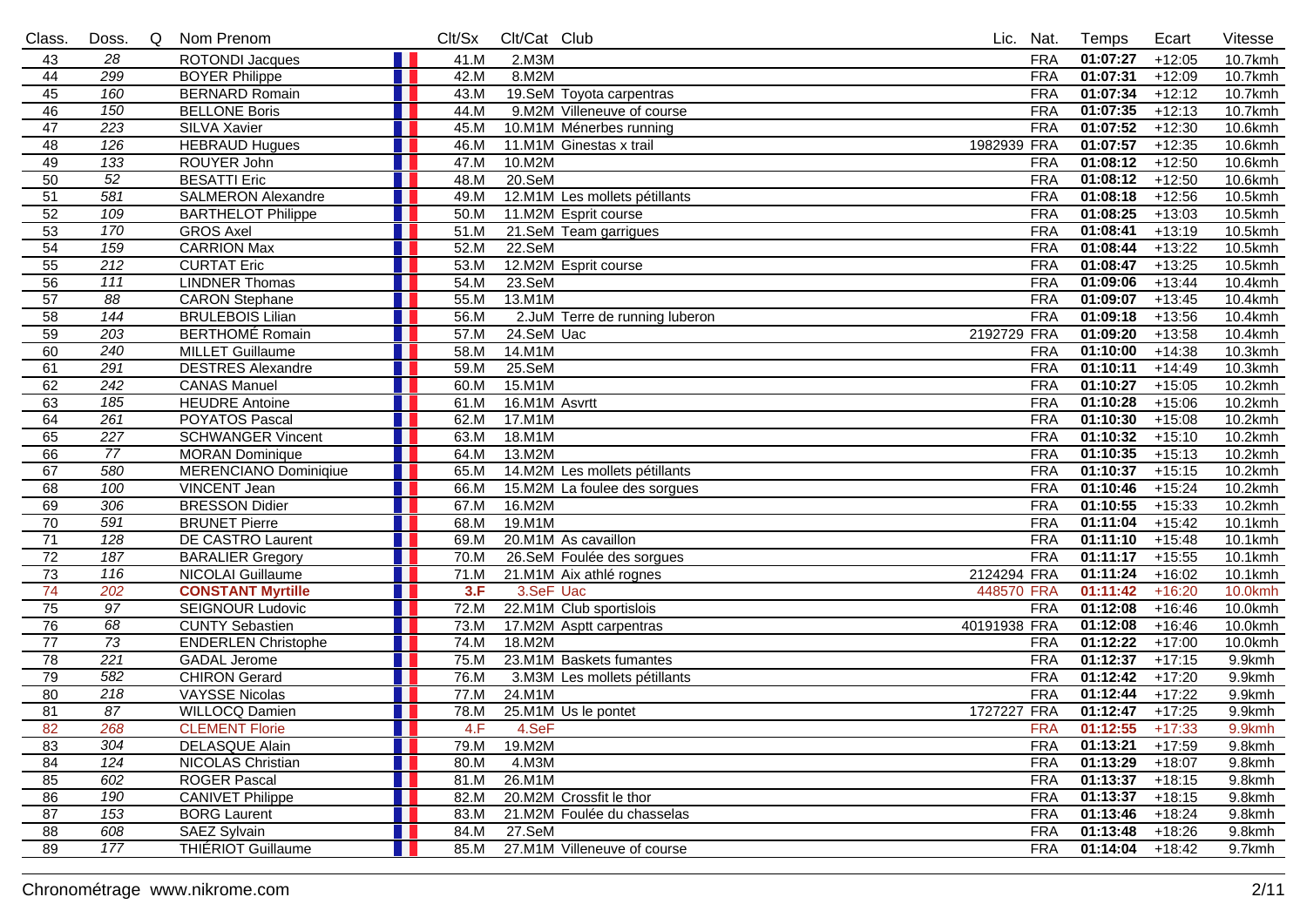| Class.           | Doss.            | <b>Q</b> | Nom Prenom                |    | Clt/Sx | Clt/Cat Club       |                                      |             | Lic. Nat.  | Temps    | Ecart    | Vitesse   |
|------------------|------------------|----------|---------------------------|----|--------|--------------------|--------------------------------------|-------------|------------|----------|----------|-----------|
| 90               | 63               |          | <b>BAZIN Nicolas</b>      |    | 86.M   | 28.SeM             |                                      |             | <b>FRA</b> | 01:14:15 | $+18:53$ | 9.7kmh    |
| 91               | 259              |          | <b>JEAN Jeremie</b>       |    | 87.M   | 28.M1M             |                                      |             | <b>FRA</b> | 01:14:25 | $+19:03$ | 9.7kmh    |
| 92               | 200              |          | <b>TORKINGTON Sally</b>   |    | 5.F    |                    | 1.M2F Les galopants                  |             | <b>FRA</b> | 01:14:51 | $+19:29$ | 9.6kmh    |
| 93               | 201              |          | <b>CHABAS Christophe</b>  |    | 88.M   |                    | 22.M2M Les galopants                 |             | <b>FRA</b> | 01:14:52 | $+19:30$ | $9.6$ kmh |
| 94               | $\overline{281}$ |          | <b>CALLENS Laurent</b>    |    | 89.M   | 23.M2M             |                                      |             | <b>FRA</b> | 01:14:56 | $+19:34$ | 9.6kmh    |
| 95               | 196              |          | <b>CHABALIER Cédric</b>   |    | 90.M   |                    | 29.M1M Foulée des sorgues            |             | <b>FRA</b> | 01:15:15 | $+19:53$ | 9.6kmh    |
| 96               | 8                |          | <b>BELTRAN Didier</b>     |    | 91.M   |                    | 30.M1M Foulée des sorgues            |             | <b>FRA</b> | 01:15:32 | $+20:10$ | 9.5kmh    |
| 97               | 105              |          | <b>CHABANNES Loic</b>     |    | 92.M   |                    | 29.SeM Sc chateaurenard              |             | <b>FRA</b> | 01:15:34 | $+20:12$ | 9.5kmh    |
| 98               | 163              |          | <b>GILLES Louis</b>       |    | 93.M   |                    | 1.M4M Ac st rémy                     |             | <b>FRA</b> | 01:15:37 | $+20:15$ | 9.5kmh    |
| 99               | 303              |          | <b>MOURREAU Yves</b>      |    | 94.M   |                    | 24.M2M Foulée du chasselas           |             | <b>FRA</b> | 01:15:46 | $+20:24$ | 9.5kmh    |
| 100              | 101              |          | <b>BENKHEDDOUMA David</b> |    | 95.M   |                    | 31.M1M Pompier apt                   |             | <b>FRA</b> | 01:15:46 | $+20:24$ | 9.5kmh    |
| 101              | 588              |          | <b>BENAYOUN Stephane</b>  |    | 96.M   |                    | 32.M1M Esprit course                 |             | <b>FRA</b> | 01:15:52 | $+20:30$ | 9.5kmh    |
| 102              | 20               |          | <b>GREY Karine</b>        |    | 6.F    |                    | 1.M1F Mistral adventura              |             | <b>FRA</b> | 01:15:53 | $+20:31$ | 9.5kmh    |
| 103              | 175              |          | <b>DEFLAUX Alain</b>      |    | 97.M   |                    | 5.M3M Ménerbes running               |             | <b>FRA</b> | 01:15:58 | $+20:36$ | 9.5kmh    |
| 104              | $\overline{94}$  |          | FRANCHETTI Sébastien      |    | 98.M   | 30.SeM             |                                      |             | <b>FRA</b> | 01:16:32 | $+21:10$ | 9.4kmh    |
| 105              | 280              |          | <b>BAGNOL Pierre</b>      |    | 99.M   | 31.SeM             |                                      |             | <b>FRA</b> | 01:16:38 | $+21:16$ | 9.4kmh    |
| 106              | 178              |          | <b>CASSANAS Roch</b>      |    | 100.M  | 33.M1M             |                                      |             | <b>FRA</b> | 01:16:40 | $+21:18$ | 9.4kmh    |
| 107              | 40               |          | <b>BERTOCCHIO Joel</b>    |    | 101.M  |                    | 25.M2M Foulée salonaise              |             | <b>FRA</b> | 01:17:02 | $+21:40$ | 9.3kmh    |
| 108              | 134              |          | MIORIN-ORLANDI Philippe   |    | 102.M  |                    | 26.M2M Le paleti                     |             | <b>FRA</b> | 01:17:09 | $+21:47$ | 9.3kmh    |
| 109              | 235              |          | <b>ARNAL Clement</b>      | H  | 103.M  | 32.SeM             |                                      |             | <b>FRA</b> | 01:17:21 | $+21:59$ | 9.3kmh    |
| 110              | 169              |          | <b>VERDI Bruno</b>        |    | 104.M  |                    | 27.M2M Baskets fumantes              |             | <b>FRA</b> | 01:17:27 | $+22:05$ | 9.3kmh    |
| 111              | 156              |          | <b>GARDIOL Val</b>        |    | 7.F    | 2.M2F              |                                      |             | <b>FRA</b> | 01:17:30 | $+22:08$ | 9.3kmh    |
| 112              | 293              |          | <b>CHARLIER Estelle</b>   |    | 8.F    | 3.M <sub>2</sub> F |                                      |             | <b>FRA</b> | 01:17:35 | $+22:13$ | 9.3kmh    |
| 113              | 189              |          | <b>LEFEBVRE Cécile</b>    |    | 9.F    |                    | 2.M1F Ménerbes running               |             | <b>FRA</b> | 01:17:41 | $+22:19$ | 9.3kmh    |
| 114              | 264              |          | <b>BEAUMONT Gaelle</b>    |    | 10.F   | 5.SeF              |                                      |             | <b>FRA</b> | 01:17:53 | $+22:31$ | 9.2kmh    |
| 115              | 194              |          | <b>RUIZ Damien</b>        |    | 105.M  | 33.SeM             |                                      |             | <b>FRA</b> | 01:18:09 | $+22:47$ | 9.2kmh    |
| 116              | 288              |          | <b>SCHALL Lorenzo</b>     |    | 106.M  | 1.CaM              |                                      |             | <b>FRA</b> | 01:18:10 | $+22:48$ | 9.2kmh    |
| 117              | 594              |          | PONTET Jerome             |    | 107.M  | 34.M1M             |                                      |             | <b>FRA</b> | 01:18:10 | $+22:48$ | 9.2kmh    |
| 118              | 89               |          | <b>HUGUES Beryl</b>       |    | 11.F   |                    | 6.SeF Villeneuve of course           |             | <b>FRA</b> | 01:18:12 | $+22:50$ | 9.2kmh    |
| 119              | 284              |          | <b>GIRARD Christian</b>   |    | 108.M  | 28.M2M             |                                      |             | <b>FRA</b> | 01:18:13 | $+22:51$ | 9.2kmh    |
| 120              | 589              |          | <b>BENAYOUN Ethan</b>     |    | 109.M  |                    | 2.CaM Esprit course                  |             | <b>FRA</b> | 01:18:14 | $+22:52$ | 9.2kmh    |
| $\overline{121}$ | 286              |          | <b>DELUBAC Stephane</b>   |    | 110.M  | 35.M1M             |                                      |             | <b>FRA</b> | 01:18:24 | $+23:02$ | 9.2kmh    |
| 122              | 66               |          | PONS Stéphane             |    | 111.M  | 36.M1M             |                                      |             | <b>FRA</b> | 01:18:26 | $+23:04$ | 9.2kmh    |
| 123              | 65               |          | <b>PONS Matis</b>         |    | 112.M  | $3.$ JuM           |                                      |             | <b>FRA</b> | 01:18:27 | $+23:05$ | 9.2kmh    |
| 124              | $\overline{195}$ |          | NICOLAÏ Didier            |    | 113.M  | 6.M3M              |                                      |             | <b>FRA</b> | 01:18:33 | $+23:11$ | 9.2kmh    |
| 125              | 237              |          | <b>DEBANNE Yohan</b>      |    | 114.M  | 37.M1M             |                                      |             | <b>FRA</b> | 01:18:34 | $+23:12$ | 9.2kmh    |
| 126              | $\overline{247}$ |          | <b>BERTHONNIER Agnes</b>  |    | 12.F   | 3.M1F              |                                      |             | <b>FRA</b> | 01:18:51 | $+23:29$ | 9.1kmh    |
| 127              | 55               |          | <b>FAUQUE Delphine</b>    |    | 13.F   |                    | 7.SeF Villeneuve of course           |             | <b>FRA</b> | 01:18:55 | $+23:33$ | 9.1kmh    |
| 128              | 108              |          | <b>GALANTI Nicolas</b>    |    | 115.M  | 34.SeM             |                                      |             | <b>FRA</b> | 01:19:21 | $+23:59$ | 9.1kmh    |
| 129              | $\overline{282}$ |          | <b>GARNIER Laurent</b>    | H. | 116.M  |                    | 35.SeM team raidlight grand sud est  |             | <b>FRA</b> | 01:19:21 | $+23:59$ | 9.1kmh    |
| 130              | 15               |          | <b>GIRARDO Cedric</b>     |    | 117.M  | 36.SeM Osh         |                                      |             | FRA        | 01:19:23 | $+24:01$ | 9.1kmh    |
| 131              | 139              |          | RODRIGUEZ Jérôme          |    | 118.M  |                    | 38.M1M Les fractionnés du jeudi soir |             | <b>FRA</b> | 01:19:45 | $+24:23$ | 9.0kmh    |
| 132              | 609              |          | <b>COCHANNEAU Lorene</b>  |    | 14.F   | 8.SeF              |                                      |             | <b>FRA</b> | 01:19:51 | $+24:29$ | 9.0kmh    |
| 133              | 9                |          | <b>NORTON Stephen</b>     | XK | 119.M  |                    | 7.M3M Les mollets pétillants         |             | <b>GBR</b> | 01:20:01 | $+24:39$ | 9.0kmh    |
| 134              | 80               |          | <b>ASSORIN Julie</b>      |    | 15.F   |                    | 9.SeF Mtc orange                     | 2240697 FRA |            | 01:20:09 | $+24:47$ | 9.0kmh    |
| 135              | $\overline{42}$  |          | <b>RICHARD Frederic</b>   |    | 120.M  |                    | 29.M2M Vaucluse aventures évasion    |             | <b>FRA</b> | 01:20:14 | $+24:52$ | 9.0kmh    |
| 136              | 590              |          | <b>FANDIN Loic</b>        |    | 121.M  | 37.SeM             |                                      |             | <b>FRA</b> | 01:20:14 | $+24:52$ | 9.0kmh    |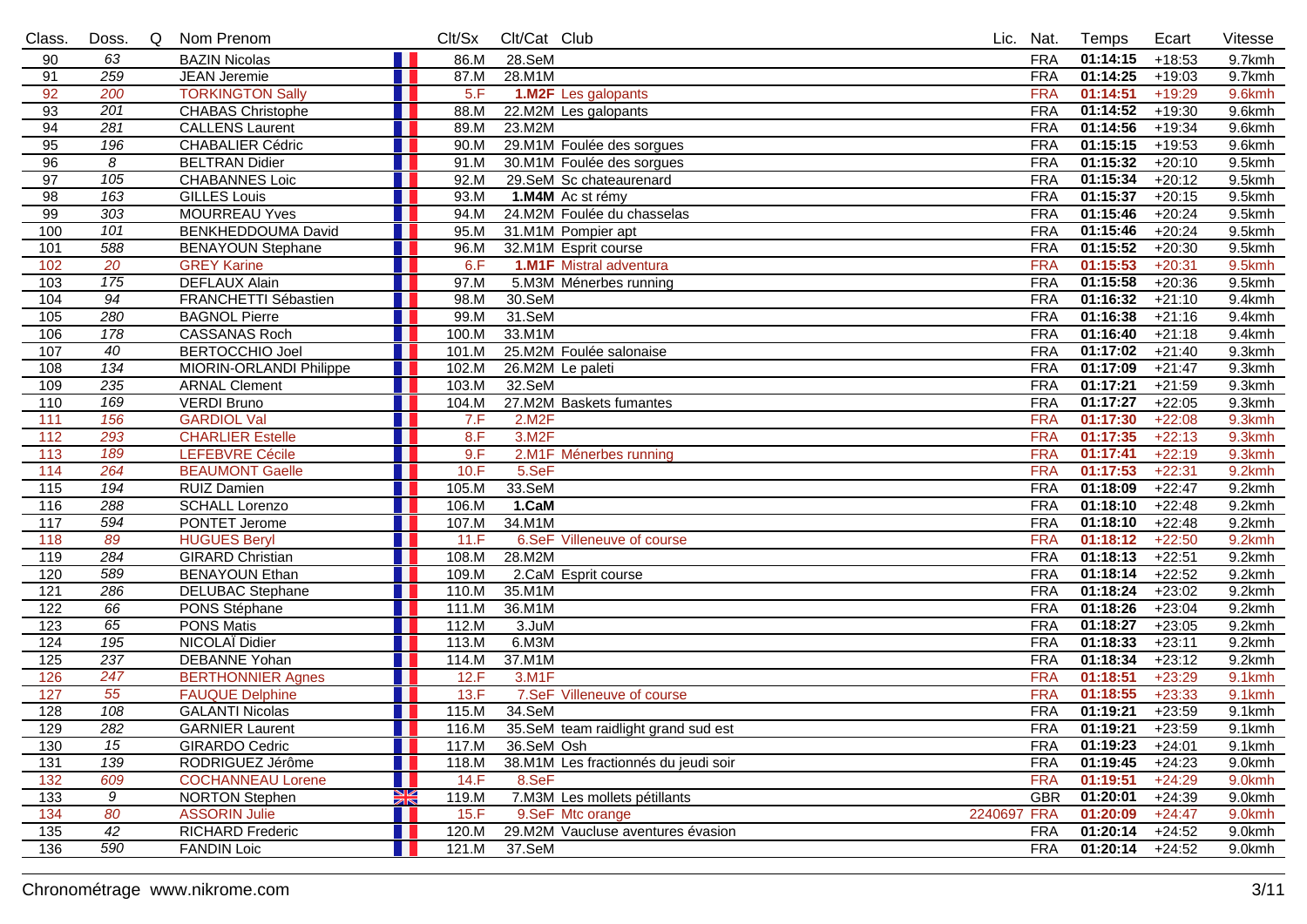| Class.            | Doss.            | Q | Nom Prenom                   | Clt/Sx |       | Clt/Cat Club |                                    |             | Lic. Nat.  | Temps    | Ecart    | Vitesse |
|-------------------|------------------|---|------------------------------|--------|-------|--------------|------------------------------------|-------------|------------|----------|----------|---------|
| 137               | 95               |   | <b>CRESP Laurent</b>         |        | 122.M | 38.SeM       |                                    |             | <b>FRA</b> | 01:20:30 | $+25:08$ | 8.9kmh  |
| 138               | 125              |   | <b>SARRAUTE Hervé</b>        |        | 123.M | 8.M3M        |                                    |             | <b>FRA</b> | 01:20:30 | $+25:08$ | 8.9kmh  |
| 139               | $\overline{22}$  |   | FONTIN Jérémi                |        | 124.M | 39.SeM       |                                    |             | <b>FRA</b> | 01:20:37 | $+25:15$ | 8.9kmh  |
| 140               | 193              |   | <b>CREDA Michael</b>         |        | 125.M |              | 40.SeM Hexafit                     |             | <b>FRA</b> | 01:20:52 | $+25:30$ | 8.9kmh  |
| $\overline{141}$  | 61               |   | <b>AMADOR David</b>          |        | 126.M | 41.SeM       |                                    |             | <b>FRA</b> | 01:20:55 | $+25:33$ | 8.9kmh  |
| 142               | 96               |   | <b>CARRASCO Jonathan</b>     |        | 127.M |              | 42.SeM Club sportislois            |             | <b>FRA</b> | 01:20:55 | $+25:33$ | 8.9kmh  |
| 143               | 224              |   | <b>DULAUROY Sandrine</b>     |        | 16.F  | 4.M2F        |                                    |             | <b>FRA</b> | 01:20:56 | $+25:34$ | 8.9kmh  |
| 144               | 236              |   | <b>BRES Denis</b>            |        | 128.M | $9.$ M $3M$  |                                    |             | <b>FRA</b> | 01:20:58 | $+25:36$ | 8.9kmh  |
| $\frac{145}{145}$ | 198              |   | <b>MIGNANTE Anthony</b>      |        | 129.M | 43.SeM       |                                    |             | <b>FRA</b> | 01:20:58 | $+25:36$ | 8.9kmh  |
| 146               | 241              |   | <b>SAVOUILLAN Gilles</b>     | a pro  | 130.M | 30.M2M       |                                    |             | <b>FRA</b> | 01:21:12 | $+25:50$ | 8.9kmh  |
| 147               | 219              |   | <b>FAVIER Genevieve</b>      |        | 17.F  |              | 4.M1F Ménerbes running             |             | <b>FRA</b> | 01:21:17 | $+25:55$ | 8.9kmh  |
| 148               | 145              |   | <b>PELLISSIER Nadège</b>     |        | 18.F  |              | 5.M1F Mistral adventura            |             | <b>FRA</b> | 01:21:52 | $+26:30$ | 8.8kmh  |
| 149               | 214              |   | <b>GENOVA Tony</b>           |        | 131.M | 4.JuM        |                                    |             | <b>FRA</b> | 01:21:59 | $+26:37$ | 8.8kmh  |
| 150               | 279              |   | <b>FILY Nicolas</b>          |        | 132.M | 44.SeM       |                                    |             | <b>FRA</b> | 01:22:07 | $+26:45$ | 8.8kmh  |
| 151               | 208              |   | <b>BROUCKE Xavier</b>        |        | 133.M |              | 45.SeM Les sentiers du paty        |             | <b>FRA</b> | 01:22:18 | $+26:56$ | 8.7kmh  |
| 152               | $\overline{24}$  |   | <b>HOAREAU Joel</b>          |        | 134.M | 39.M1M       |                                    |             | <b>FRA</b> | 01:22:19 | $+26:57$ | 8.7kmh  |
| $\overline{153}$  | 152              |   | <b>MARTEL Herve</b>          |        | 135.M |              | 31.M2M Gravity                     | 2084784 FRA |            | 01:22:20 | $+26:58$ | 8.7kmh  |
| 154               | 239              |   | <b>GIRARD Clement</b>        |        | 136.M | 46.SeM       |                                    |             | <b>FRA</b> | 01:22:22 | $+27:00$ | 8.7kmh  |
| $\overline{155}$  | $\overline{127}$ |   | <b>BARRIOS Carlos</b>        |        | 137.M |              | 32.M2M Us le pontet                | 464982 FRA  |            | 01:22:31 | $+27:09$ | 8.7kmh  |
| 156               | 273              |   | <b>ZABATT Victor</b>         |        | 138.M | 10.M3M       |                                    |             | <b>FRA</b> | 01:22:35 | $+27:13$ | 8.7kmh  |
| 157               | 90               |   | <b>GIRARD Véronique</b>      |        | 19.F  |              | 6.M1F Esprit course                |             | <b>FRA</b> | 01:22:38 | $+27:16$ | 8.7kmh  |
| 158               | $\overline{32}$  |   | <b>LEON David</b>            |        | 140.M | 47.SeM       |                                    |             | <b>FRA</b> | 01:22:41 | $+27:19$ | 8.7kmh  |
| 159               | $\overline{34}$  |   | <b>GENTET Eric</b>           |        | 139.M | 33.M2M       |                                    |             | <b>FRA</b> | 01:22:41 | $+27:19$ | 8.7kmh  |
| 160               | 182              |   | <b>RICHARD Thomas</b>        | L I    | 141.M |              | 48.SeM Les sentiers du paty        |             | <b>FRA</b> | 01:22:42 | $+27:20$ | 8.7kmh  |
| 161               | 186              |   | <b>CORIA Frederic</b>        |        | 142.M |              | 49.SeM Garagegym la trace          |             | <b>FRA</b> | 01:23:02 | $+27:40$ | 8.7kmh  |
| 162               | 157              |   | <b>HOFFMANN Frederic</b>     |        | 143.M | 40.M1M       |                                    |             | <b>FRA</b> | 01:23:05 | $+27:43$ | 8.7kmh  |
| 163               | 78               |   | SABBIA Jerome                |        | 144.M | 41.M1M       |                                    |             | <b>FRA</b> | 01:23:06 | $+27:44$ | 8.7kmh  |
| 164               | 161              |   | <b>FOUQUET Carole</b>        |        | 20.F  |              | 5.M2F Foulée du chasselas          |             | <b>FRA</b> | 01:23:09 | $+27:47$ | 8.7kmh  |
| 165               | 205              |   | <b>ESCOBAR Jean Philippe</b> |        | 145.M |              | 34.M2M Foulée du chasselas         |             | <b>FRA</b> | 01:23:14 | $+27:52$ | 8.7kmh  |
| 166               | 210              |   | <b>XICLUNA Virginie</b>      |        | 21.F  |              | 7.M1F Mistral triat club/afc umani |             | <b>FRA</b> | 01:23:25 | $+28:03$ | 8.6kmh  |
| 167               | 26               |   | <b>APPY Lucie</b>            |        | 22.F  | 10.SeF       |                                    |             | <b>FRA</b> | 01:23:36 | $+28:14$ | 8.6kmh  |
| 168               | 292              |   | <b>ENVAIN Nicolas</b>        |        | 146.M | $50.$ SeM    |                                    |             | <b>FRA</b> | 01:23:41 | $+28:19$ | 8.6kmh  |
| 169               | 583              |   | <b>REYNAUD Nathalie</b>      |        | 23.F  | 8.M1F        |                                    |             | <b>FRA</b> | 01:23:45 | $+28:23$ | 8.6kmh  |
| 170               | 276              |   | <b>DECANE Philippe</b>       |        | 147.M | 35.M2M       |                                    |             | <b>FRA</b> | 01:23:59 | $+28:37$ | 8.6kmh  |
| 171               | $\overline{142}$ |   | <b>RANGUIN Christopher</b>   |        | 148.M |              | 42.M1M Club sportislois            |             | <b>FRA</b> | 01:24:02 | $+28:40$ | 8.6kmh  |
| $\overline{172}$  | 283              |   | <b>BERTRAND Federic</b>      |        | 149.M | 51.SeM       |                                    |             | <b>FRA</b> | 01:24:04 | $+28:42$ | 8.6kmh  |
| $\overline{173}$  | $\overline{231}$ |   | <b>MILHET David</b>          |        | 150.M | 36.M2M       |                                    |             | <b>FRA</b> | 01:24:05 | $+28:43$ | 8.6kmh  |
| 174               | 173              |   | <b>BALLATOR Florence</b>     |        | 24.F  | 6.M2F        |                                    |             | <b>FRA</b> | 01:24:17 | $+28:55$ | 8.5kmh  |
| $\frac{175}{2}$   | 136              |   | <b>ABRAHAM Cyrille</b>       |        | 151.M |              | 43.M1M 1000 pattes le pontet       |             | <b>FRA</b> | 01:24:17 | $+28:55$ | 8.5kmh  |
| 176               | 266              |   | <b>GALTIER Thierry</b>       | H.     | 152.M | 37.M2M       |                                    |             | <b>FRA</b> | 01:24:33 | $+29:11$ | 8.5kmh  |
| 177               | 54               |   | <b>HERLENS</b> Francine      |        | 25.F  |              | 7.M2F Mistral triath' club         |             | <b>FRA</b> | 01:24:37 | $+29:15$ | 8.5kmh  |
| 178               | 149              |   | <b>BONZI Claude</b>          |        | 153.M | 11.M3M       |                                    |             | <b>FRA</b> | 01:24:48 | $+29:26$ | 8.5kmh  |
| 179               | 604              |   | <b>MORAN Pascal</b>          |        | 154.M |              | 38.M2M les milles pates            |             | FRA        | 01:24:56 | $+29:34$ | 8.5kmh  |
| 180               | 7                |   | PEYREMORTE Nicolas           |        | 155.M | 44.M1M       |                                    |             | FRA        | 01:25:03 | $+29:41$ | 8.5kmh  |
| 181               | 166              |   | <b>BREMOND Caroline</b>      |        | 26.F  | 9.M1F        |                                    |             | <b>FRA</b> | 01:25:28 | $+30:06$ | 8.4kmh  |
| 182               | 295              |   | <b>AUGIER Alexandre</b>      |        | 156.M | 52.SeM       |                                    |             | <b>FRA</b> | 01:25:34 | $+30:12$ | 8.4kmh  |
| 183               | 596              |   | <b>GROSJEAN Pascal</b>       |        | 157.M | 39.M2M       |                                    |             | <b>FRA</b> | 01:25:37 | $+30:15$ | 8.4kmh  |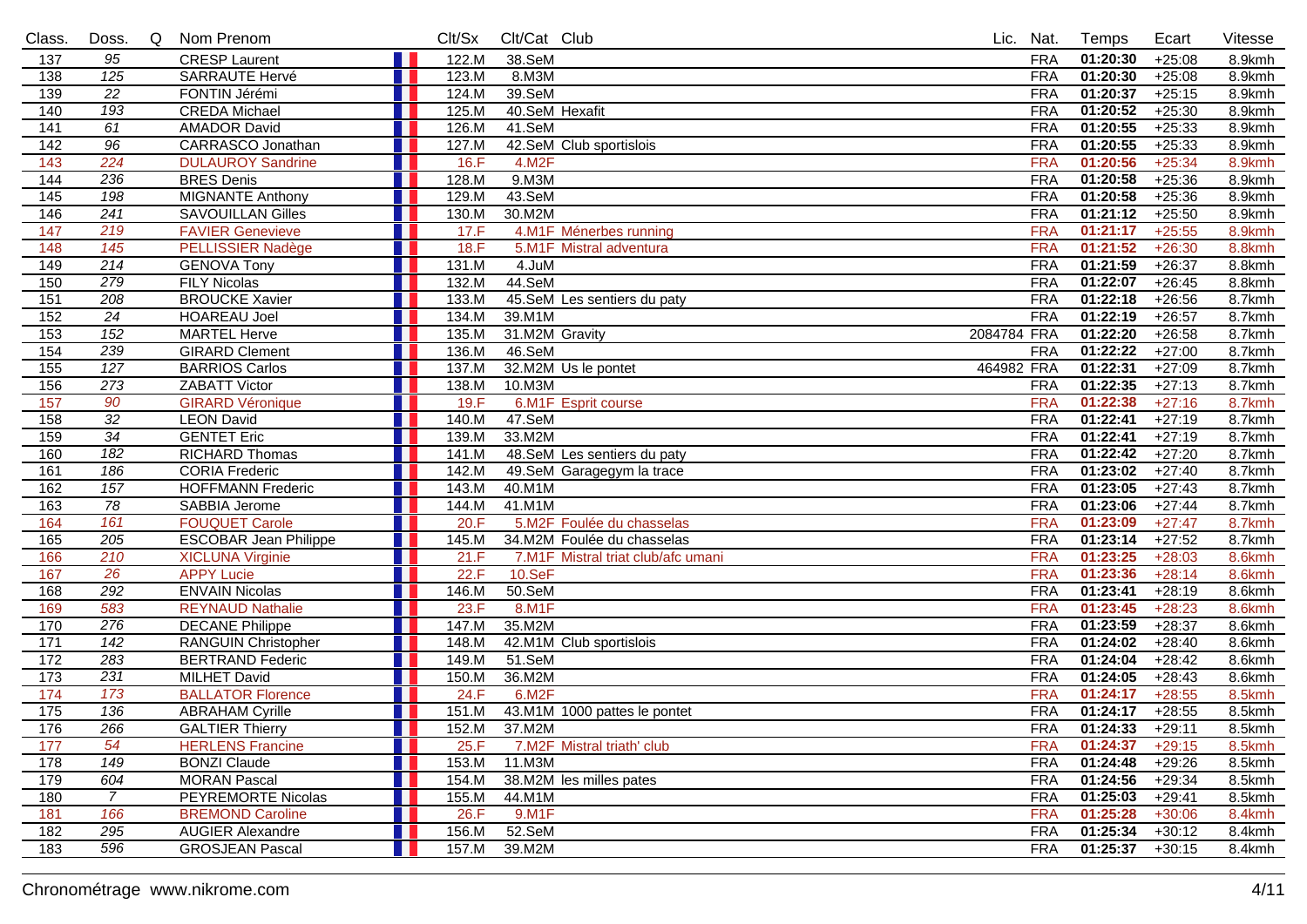| Class.           | Doss.            | Q<br>Nom Prenom                                      | Clt/Sx        | Clt/Cat Club |                                       | Lic. Nat.                | Temps                | Ecart                | Vitesse          |
|------------------|------------------|------------------------------------------------------|---------------|--------------|---------------------------------------|--------------------------|----------------------|----------------------|------------------|
| 184              | 43               | <b>ABRAN Magali</b>                                  | 27.F          |              | 10.M1F As cavaillon                   | 1660071 FRA              | 01:25:40             | $+30:18$             | 8.4kmh           |
| 185              | $\overline{14}$  | <b>ANTOINE Didier</b>                                | 158.M         |              | 40.M2M As tournus                     | 2073870 FRA              | 01:25:45             | $+30:23$             | 8.4kmh           |
| 186              | 158              | <b>HOULONNE Claire</b>                               | 28.F          |              | 11.M1F La foulee des 7 rivieres       | <b>FRA</b>               | 01:25:48             | $+30:26$             | 8.4kmh           |
| 187              | 257              | <b>TOMAS José</b>                                    | 159.M         | 12.M3M       |                                       | <b>FRA</b>               | 01:25:48             | $+30:26$             | 8.4kmh           |
| 188              | 262              | <b>WELSCH Pierre</b>                                 | 160.M         |              | 13.M3M Non licencié                   | <b>FRA</b>               | 01:25:51             | $+30:29$             | 8.4kmh           |
| 189              | 140              | <b>AYEB Mikael</b>                                   | 161.M         | 45.M1M       |                                       | <b>FRA</b>               | 01:26:03             | $+30:41$             | 8.4kmh           |
| 190              | 141              | <b>PATULA Stephanie</b>                              | 29.F          | 11.SeF       |                                       | <b>FRA</b>               | 01:26:04             | $+30:42$             | 8.4kmh           |
| 191              | $\overline{72}$  | <b>COULON Jordan</b>                                 | 162.M         | 53.SeM       |                                       | <b>FRA</b>               | 01:26:13             | $+30:51$             | 8.4kmh           |
| 192              | 290              | <b>AYME Florence</b>                                 | 30.F          | 12.M1F       |                                       | <b>FRA</b>               | 01:26:15             | $+30:53$             | 8.3kmh           |
| 193              | $\overline{19}$  | <b>CHAUMARTIN François</b>                           | 163.M         |              | 46.M1M Hermitage tournonais triathlon | <b>FRA</b>               | 01:26:17             | $+30:55$             | 8.3kmh           |
| 194              | 307              | LEMPEREUR Jean Luc                                   | 164.M         | 14.M3M       |                                       | <b>FRA</b>               | 01:26:21             | $+30:59$             | 8.3kmh           |
| 195              | 606              | <b>REISCH Michel</b>                                 | 165.M         | 15.M3M       |                                       | <b>FRA</b>               | 01:26:28             | $+31:06$             | 8.3kmh           |
| 196              | 36               | <b>GEYNET Manon</b>                                  | 31.F          |              | 12.SeF Tarahumaras                    | <b>FRA</b>               | 01:26:30             | $+31:08$             | 8.3kmh           |
| 197              | 57               | <b>DOUZON Nathalie</b>                               | 32.F          |              | 13.M1F As cavaillon                   | 1598816 FRA              | 01:26:30             | $+31:08$             | 8.3kmh           |
| 198              | 48               | <b>RICARD Philippe</b>                               | 166.M         | 47.M1M Opa   |                                       | <b>FRA</b>               | 01:26:31             | $+31:09$             | 8.3kmh           |
| 199              | $\overline{2}$   | <b>BEUCHAT Amandine</b>                              | 33.F          | 13.SeF Mtc   |                                       | <b>FRA</b>               | 01:26:41             | $+31:19$             | 8.3kmh           |
| 200              | 33               | <b>SYMONDS Carole</b>                                | 34.F          |              | 14.M1F Trail vaucluse                 | <b>FRA</b>               | 01:26:45             | $+31:23$             | 8.3kmh           |
| 201              | 238              | <b>BENOIT Fabrice</b>                                | 167.M         | 48.M1M       |                                       | <b>FRA</b>               | 01:26:49             | $+31:27$             | 8.3kmh           |
| 202              | 45               | <b>PERNIX Fabienne</b>                               | 35.F          |              | 15.M1F As cavaillon                   | 1642609 FRA              | 01:26:53             | $+31:31$             | 8.3kmh           |
| 203              | 207              | <b>SACCOW Frederic</b>                               | 168.M         | 49.M1M       |                                       | <b>FRA</b>               | 01:27:07             | $+31:45$             | 8.3kmh           |
| 204              | 53               | <b>GRAVIÈRE Aurélie</b>                              | 36.F          | 14.SeF       |                                       | <b>FRA</b>               | 01:27:11             | $+31:49$             | 8.3kmh           |
| 205              | 230<br>130       | <b>TESTANIERE Thierry</b><br><b>TRAMIER Nathalie</b> | 169.M         | 50.M1M       |                                       | <b>FRA</b>               | 01:27:16<br>01:27:17 | $+31:54$             | 8.3kmh           |
| 206              | 16               |                                                      | 37.F<br>170.M | 51.M1M       | 15.SeF Combes et crêtes               | <b>FRA</b><br><b>FRA</b> | 01:27:20             | $+31:55$             | 8.2kmh<br>8.2kmh |
| 207              | $\overline{93}$  | <b>DURAND Emmanuel</b><br><b>PERRIN Cécile</b>       | 38.F          |              | 16.M1F Hexafit                        | <b>FRA</b>               | 01:27:29             | $+31:58$             |                  |
| 208<br>209       | 232              | <b>SLODITTI Franck</b>                               | 171.M         | 41.M2M       |                                       | <b>FRA</b>               | 01:27:31             | $+32:07$<br>$+32:09$ | 8.2kmh<br>8.2kmh |
| 210              | 215              | <b>BAPTISTE Claude</b>                               | 172.M         |              | 42.M2M Les sentiers du paty           | <b>FRA</b>               | 01:27:41             | $+32:19$             | 8.2kmh           |
| 211              | $\overline{92}$  | <b>LALOV Aurelio</b>                                 | 173.M         | 52.M1M       |                                       | <b>FRA</b>               | 01:27:43             | $+32:21$             | 8.2kmh           |
| $\overline{212}$ | 287              | <b>LATY Jean-Francois</b>                            | 174.M         | 54.SeM       |                                       | <b>FRA</b>               | 01:27:49             | $+32:27$             | 8.2kmh           |
| 213              | 46               | <b>DARCEOT Capucine</b>                              | 39.F          |              | 17.M1F Ventoux triathlon carpentras   | <b>FRA</b>               | 01:27:54             | $+32:32$             | 8.2kmh           |
| $\overline{214}$ | 289              | <b>HOLDER Michel</b>                                 | 175.M         | 2.M4M        |                                       | <b>FRA</b>               | 01:28:14             | $+32:52$             | 8.2kmh           |
| 215              | 209              | <b>REBOUL Gerard</b>                                 | 176.M         |              | 16.M3M Foulée du chasselas            | <b>FRA</b>               | 01:28:14             | $+32:52$             | 8.2kmh           |
| 216              | $\overline{277}$ | <b>COINDOT Samuel</b>                                | 177.M         | 55.SeM       |                                       | <b>FRA</b>               | 01:28:23             | $+33:01$             | 8.1kmh           |
| 217              | 254              | <b>DELETTRE Steve</b>                                | 178.M         | 56.SeM       |                                       | <b>FRA</b>               | 01:28:31             | $+33:09$             | 8.1kmh           |
| 218              | 246              | <b>OUVRARD Karine</b>                                | 40.F          | 18.M1F       |                                       | <b>FRA</b>               | 01:28:32             | $+33:10$             | 8.1kmh           |
| 219              | 220              | POURCHER Jerome                                      | 179.M         |              | 53.M1M Nimes marathon                 | 2238632 FRA              | 01:28:35             | $+33:13$             | 8.1kmh           |
| 220              | 216              | <b>LAGIER Marine, Mohtber</b>                        | 41.F          |              | 19.M1F Les sentiers du paty           | <b>FRA</b>               | 01:28:39             | $+33:17$             | 8.1kmh           |
| 221              | 12               | <b>DELESTRE Florence</b>                             | 42.F          | 16.SeF       |                                       | <b>FRA</b>               | 01:29:14             | $+33:52$             | 8.1kmh           |
| 222              | 603              | <b>BARONE Rosa</b>                                   | 43.F          |              | 17.SeF Esperfinir                     | <b>FRA</b>               | 01:29:45             | $+34:23$             | 8.0kmh           |
| 223              | $\overline{132}$ | <b>DI RAZZA TORT Sabine</b>                          | 44.F<br>H     | 18.SeF       |                                       | <b>FRA</b>               | $01:29:46$ +34:24    |                      | 8.0kmh           |
| 224              | 260              | <b>DESMOINEAUX Denis</b>                             | 180.M         | 54.M1M       |                                       | FRA                      | 01:29:47             | $+34:25$             | 8.0kmh           |
| 225              | 584              | <b>DEIANA Quentin</b>                                | 181.M         | 57.SeM       |                                       | <b>FRA</b>               | 01:30:13             | $+34:51$             | 8.0kmh           |
| 226              | 129              | <b>GALONNIER Marie</b>                               | 45.F          |              | 20.M1F Foulée des sorgues             | <b>FRA</b>               | 01:30:55             | $+35:33$             | 7.9kmh           |
| 227              | 234              | <b>MILLET Robert</b>                                 | 182.M         | 17.M3M       |                                       | <b>FRA</b>               | 01:31:07             | $+35:45$             | 7.9kmh           |
| 228              | 49               | <b>AERTS Patricia</b>                                | 46.F          |              | <b>1.M3F</b> Les jambes de bacchus    | <b>FRA</b>               | 01:31:18             | $+35:56$             | 7.9kmh           |
| 229              | 30               | <b>CONSTANS Donatienne</b>                           | 47.F          | 19.SeF       |                                       | <b>FRA</b>               | 01:31:29             | $+36:07$             | 7.9kmh           |
| 230              | 192              | <b>LAMBERT Denis</b>                                 | 183.M         |              | 43.M2M Mistral triath' club           | 2240542 FRA              | 01:31:33             | $+36:11$             | 7.9kmh           |
|                  |                  |                                                      |               |              |                                       |                          |                      |                      |                  |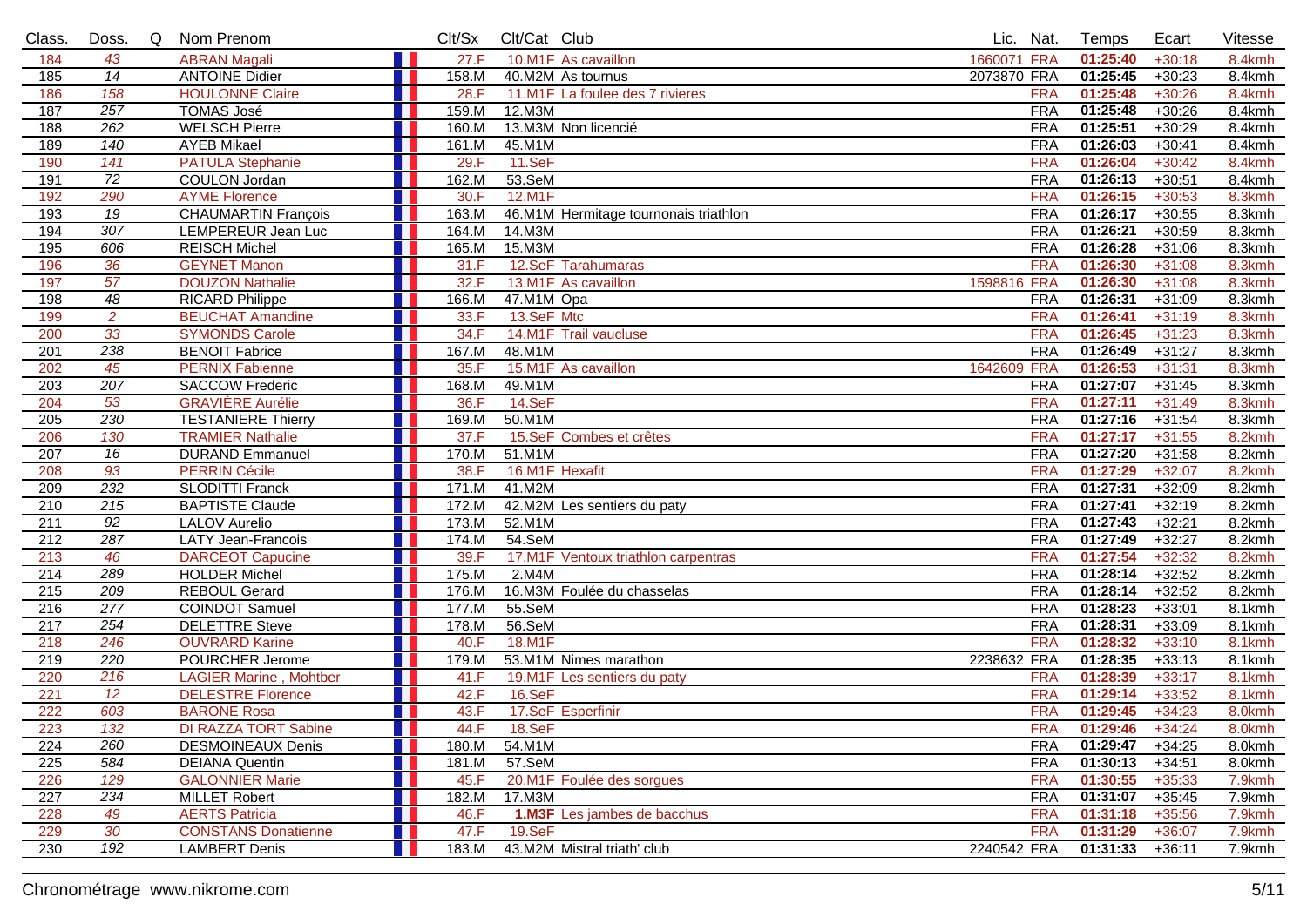| Class.           | Doss.            | Q | Nom Prenom                    |       | Clt/Sx | Clt/Cat Club       |                                               |                    | Lic. Nat.  | Temps             | Ecart    | Vitesse |
|------------------|------------------|---|-------------------------------|-------|--------|--------------------|-----------------------------------------------|--------------------|------------|-------------------|----------|---------|
| 231              | 25               |   | <b>MIALHE Celine</b>          | n l   | 48.F   | 21.M1F             |                                               |                    | <b>FRA</b> | 01:31:33          | $+36:11$ | 7.9kmh  |
| 232              | $\overline{37}$  |   | <b>DUTHOIT Pierre-Bernard</b> |       | 184.M  | 55.M1M Vtcc        |                                               |                    | <b>FRA</b> | 01:31:33          | $+36:11$ | 7.9kmh  |
| 233              | $\overline{117}$ |   | <b>CAREY Jeanpaul</b>         |       | 185.M  | 56.M1M             |                                               |                    | <b>FRA</b> | 01:31:39          | $+36:17$ | 7.9kmh  |
| 234              | 70               |   | <b>POURCHER Emilie</b>        |       | 49.F   | 22.M1F             |                                               |                    | <b>FRA</b> | 01:31:43          | $+36:21$ | 7.9kmh  |
| 235              | $\sqrt{5}$       |   | <b>CALVET Alexandra</b>       |       | 50.F   |                    | 23.M1F Cap st gély                            |                    | <b>FRA</b> | 01:31:51          | $+36:29$ | 7.8kmh  |
| 236              | 146              |   | <b>FAUVEAU Martine</b>        |       | 51.F   | 8.M2F              |                                               |                    | <b>FRA</b> | 01:32:00          | $+36:38$ | 7.8kmh  |
| 237              | 85               |   | <b>PEYRIERE Marie T</b>       |       | 52.F   |                    | 2.M3F Les pattes actives chusclanaises        |                    | <b>FRA</b> | 01:32:10          | $+36:48$ | 7.8kmh  |
| 238              | 13               |   | <b>POIGNANT Anais</b>         |       | 53.F   |                    | 9.M2F As tournus                              | 1903838 FRA        |            | 01:32:12          | $+36:50$ | 7.8kmh  |
| 239              | 217              |   | <b>FRAIT Sylvie</b>           |       | 54.F   |                    | 24.M1F Les sentiers du paty                   |                    | <b>FRA</b> | 01:32:33          | $+37:11$ | 7.8kmh  |
| 240              | 275              |   | <b>DESCLOZEAUX Armelle</b>    | H.    | 55.F   |                    | 25.M1F la foulee meynoise                     |                    | <b>FRA</b> | 01:32:42          | $+37:20$ | 7.8kmh  |
| 241              | 607              |   | <b>GIROGUY Gaston</b>         |       | 186.M  | 18.M3M             |                                               |                    | <b>FRA</b> | 01:33:04          | $+37:42$ | 7.7kmh  |
| 242              | 595              |   | <b>PEYREROL Gerard</b>        |       | 187.M  | 3. M4M             |                                               |                    | <b>FRA</b> | 01:33:04          | $+37:42$ | 7.7kmh  |
| 243              | 167              |   | <b>FERNANDES Camille</b>      |       | 56.F   | 20.5eF             |                                               |                    | <b>FRA</b> | 01:33:11          | $+37:49$ | 7.7kmh  |
| 244              | 199              |   | <b>TINAUT David</b>           |       | 188.M  | 57.M1M             |                                               |                    | <b>FRA</b> | 01:33:21          | $+37:59$ | 7.7kmh  |
| $\overline{245}$ | 176              |   | <b>BRAY Philippe</b>          |       | 189.M  | 19.M3M             |                                               |                    | <b>FRA</b> | 01:33:31          | $+38:09$ | 7.7kmh  |
| 246              | 228              |   | <b>TEURNYAIRE Martine</b>     | T F   | 57.F   | 3.M <sub>3</sub> F |                                               |                    | <b>FRA</b> | 01:33:37          | $+38:15$ | 7.7kmh  |
| 247              | 50               |   | <b>GHALEM Stephanie</b>       |       | 58.F   |                    | 26.M1F As cavaillon                           |                    | <b>FRA</b> | 01:33:42          | $+38:20$ | 7.7kmh  |
| 248              | $\overline{4}$   |   | <b>JACOB Chantal</b>          |       | 59.F   |                    | 4.M3F Usalv raidlight ventoux trail           | 295826 FRA         |            | 01:34:09          | $+38:47$ | 7.6kmh  |
| 249              | $\overline{41}$  |   | <b>BACHELARD Jean-Michel</b>  |       | 190.M  | 58.M1M             |                                               |                    | <b>FRA</b> | 01:34:18          | $+38:56$ | 7.6kmh  |
| 250              | 147              |   | <b>PREMAT Bérénice</b>        |       | 60.F   |                    | 27.M1F Les jambes de bacchus                  |                    | <b>FRA</b> | 01:34:20          | $+38:58$ | 7.6kmh  |
| 251              | 64               |   | <b>FAUQUE Marie Christine</b> |       | 61.F   |                    | 10.M2F Sc chateaurenard                       | 1614598 FRA        |            | 01:34:29          | $+39:07$ | 7.6kmh  |
| 252              | 86               |   | <b>GABERT Agnes</b>           |       | 62.F   |                    | <b>1.M4F</b> Les pattes actives chusclanaises |                    | <b>FRA</b> | 01:34:37          | $+39:15$ | 7.6kmh  |
| 253              | 263              |   | <b>FAURE Corinne</b>          |       | 63.F   | 11.M2F             |                                               |                    | <b>FRA</b> | 01:34:47          | $+39:25$ | 7.6kmh  |
| 254              | 599              |   | <b>LEBERRIGO Anne Lise</b>    |       | 64.F   | $21.$ Se $F$       |                                               |                    | <b>FRA</b> | 01:34:50          | $+39:28$ | 7.6kmh  |
| 255              | 18               |   | <b>SALLIER Victoire</b>       |       | 65.F   | 22.SeF             |                                               |                    | <b>FRA</b> | 01:34:53          | $+39:31$ | 7.6kmh  |
| 256              | $\overline{31}$  |   | <b>CONSTANS Henri</b>         |       | 191.M  | 58.SeM             |                                               |                    | <b>FRA</b> | 01:34:53          | $+39:31$ | 7.6kmh  |
| 257              | 181              |   | <b>CHAMPEIL Emmanuelle</b>    |       | 66.F   | 23.SeF             |                                               |                    | <b>FRA</b> | 01:35:13          | $+39:51$ | 7.6kmh  |
| 258              | 82               |   | <b>NAIT ALI Mourad</b>        |       | 192.M  | 59.SeM             |                                               |                    | <b>FRA</b> | 01:35:16          | $+39:54$ | 7.6kmh  |
| 259              | 21               |   | <b>KADRI Sabrina</b>          |       | 67.F   | 28.M1F             |                                               |                    | <b>FRA</b> | 01:35:18          | $+39:56$ | 7.6kmh  |
| 260              | 44               |   | VAN AMERONGEN Jérôme          |       | 193.M  | 44.M2M             |                                               |                    | <b>FRA</b> | 01:35:20          | $+39:58$ | 7.6kmh  |
| 261              | 164              |   | <b>VEYRON Jean Marc</b>       |       | 194.M  |                    | 20.M3M Ac st rémy                             |                    | <b>FRA</b> | 01:35:23          | $+40:01$ | 7.5kmh  |
| 262              | 76               |   | <b>TEVAR Anna</b>             |       | 68.F   | 12.M2F             |                                               |                    | <b>FRA</b> | 01:35:28          | $+40:06$ | 7.5kmh  |
| 263              | 233              |   | <b>MATHIEU Wilfried</b>       |       | 195.M  | 59.M1M             |                                               |                    | <b>FRA</b> | 01:35:36          | $+40:14$ | 7.5kmh  |
| 264              | 47               |   | <b>OLIVE Gaelle</b>           |       | 69.F   |                    | 29.M1F Ventoux triathlon carpentras           |                    | <b>FRA</b> | 01:35:51          | $+40:29$ | 7.5kmh  |
| 265              | 296              |   | <b>TISSERAND Alain</b>        |       | 196.M  | 21.M3M             |                                               |                    | <b>FRA</b> | 01:35:56          | $+40:34$ | 7.5kmh  |
| 266              | 162              |   | <b>PERRIAL Patrick</b>        |       | 197.M  |                    | 45.M2M Foulée du chasselas                    |                    | <b>FRA</b> | 01:36:00          | $+40:38$ | 7.5kmh  |
| 267              | 71               |   | <b>MEYER Claire</b>           |       | 70.F   | 13.M2F             |                                               |                    | <b>FRA</b> | 01:36:10          | $+40:48$ | 7.5kmh  |
| 268              | 605              |   | <b>CHENORAS Sandrine</b>      |       | 71.F   |                    | 14.M2F off course                             |                    | <b>FRA</b> | 01:36:13          | $+40:51$ | 7.5kmh  |
| 269              | 298              |   | VAYSSE Daniel                 |       | 198.M  | 22.M3M             |                                               |                    | <b>FRA</b> | 01:36:20          | $+40:58$ | 7.5kmh  |
| 270              | 39               |   | <b>LAMBION Isabelle</b>       | n Bir | 72.F   | 30.M1F             |                                               |                    | <b>FRA</b> | $01:36:44$ +41:22 |          | 7.4kmh  |
| 271              | 38               |   | ROUPIE Loic                   |       | 199.M  | 60.M1M             |                                               |                    | <b>FRA</b> | 01:37:03          | $+41:41$ | 7.4kmh  |
| 272              | 6                |   | <b>SE CHAO Mathieu</b>        |       | 200.M  | 61.M1M             |                                               |                    | <b>FRA</b> | 01:37:08          | $+41:46$ | 7.4kmh  |
| 273              | 249              |   | <b>MARCHE Laetitia</b>        |       | 73.F   | 24.SeF             |                                               |                    | <b>FRA</b> | 01:37:22          | $+42:00$ | 7.4kmh  |
| 274              | 148              |   | <b>BERNARD Muriel</b>         |       | 74.F   |                    | 15.M2F Ménerbes running                       |                    | <b>FRA</b> | 01:37:42          | $+42:20$ | 7.4kmh  |
| 275              | 168              |   | <b>ROLLET Armelle</b>         |       | 75.F   |                    | 25.SeF Villeneuve of course                   |                    | <b>FRA</b> | 01:37:45          | $+42:23$ | 7.4kmh  |
| 276              | 258              |   | <b>PALETTA Marion</b>         |       | 76.F   | 26.SeF             |                                               |                    | <b>FRA</b> | 01:37:52          | $+42:30$ | 7.4kmh  |
| 277              | 104              |   | DALLARA Bruno                 |       | 201.M  | 23.M3M Big pig     |                                               | <b>T239977 FRA</b> |            | 01:37:53          | $+42:31$ | 7.4kmh  |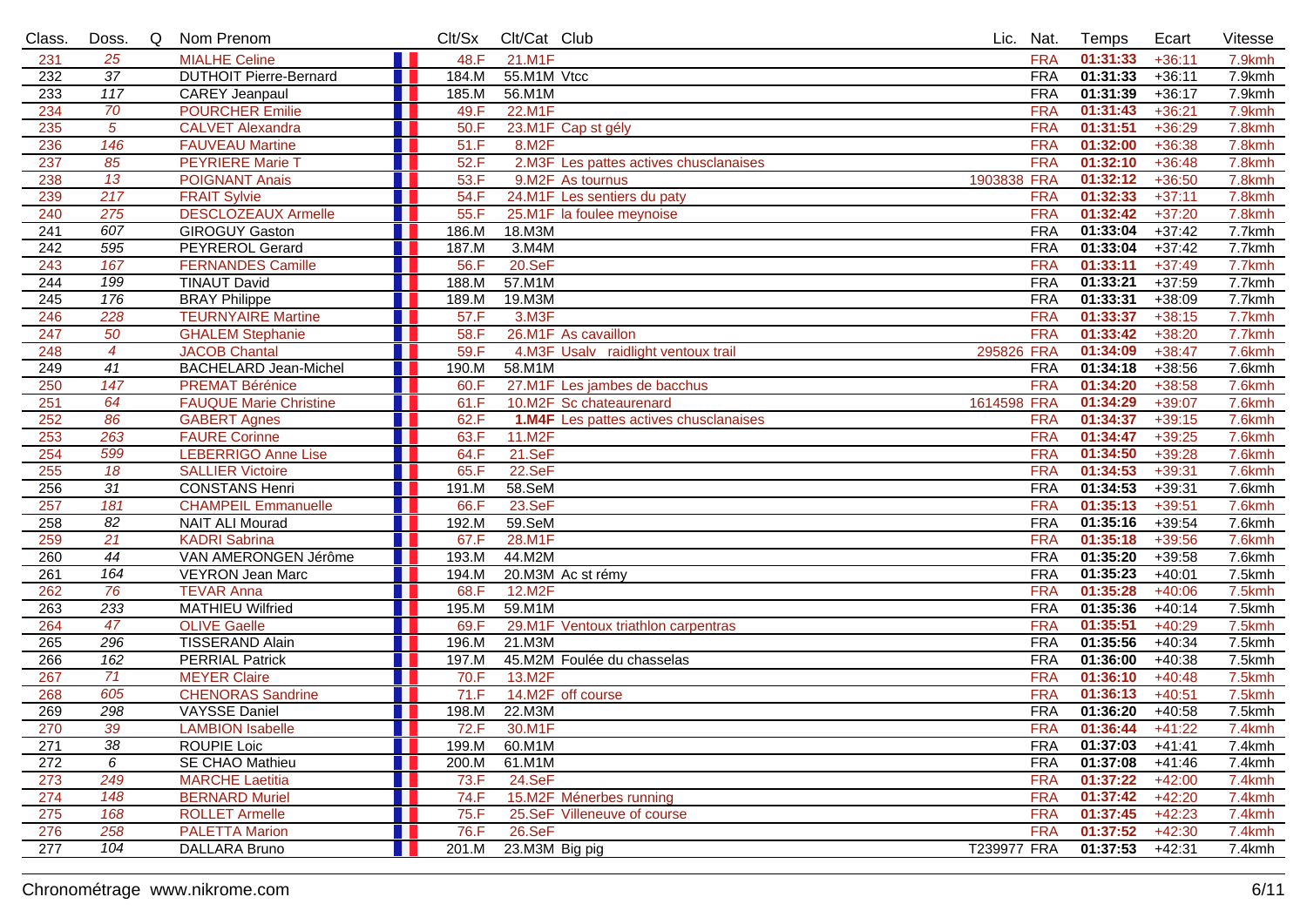| Class. | Doss.           | Q | Nom Prenom                    | Clt/Sx                    | Clt/Cat Club |                                        | Lic. Nat.   |            | Temps             | Ecart    | Vitesse   |
|--------|-----------------|---|-------------------------------|---------------------------|--------------|----------------------------------------|-------------|------------|-------------------|----------|-----------|
| 278    | 83              |   | <b>GENT Florence</b>          | H<br>77.F                 |              | 5.M3F Les pattes actives chusclanaises |             | <b>FRA</b> | 01:38:24          | $+43:02$ | 7.3kmh    |
| 279    | 601             |   | <b>LASCOUR Christine</b>      | 78.F                      |              | 16.M2F les milles pates                |             | <b>FRA</b> | 01:38:28          | $+43:06$ | 7.3kmh    |
| 280    | 84              |   | <b>SABADEL Marlene</b>        | 79.F                      |              | 6.M3F Les pattes actives chusclanaises |             | <b>FRA</b> | 01:38:53          | $+43:31$ | 7.3kmh    |
| 281    | 135             |   | <b>GROSSET Jean Felix</b>     | 202.M                     | 46.M2M       |                                        |             | <b>FRA</b> | 01:39:05          | $+43:43$ | 7.3kmh    |
| 282    | 118             |   | <b>BOIX</b> Laurence          | 80.F                      | 17.M2F       |                                        |             | <b>FRA</b> | 01:39:05          | $+43:43$ | 7.3kmh    |
| 283    | 253             |   | <b>FOLIARD David</b>          | 203.M                     | 62.M1M       |                                        | 2052998 FRA |            | 01:39:35          | $+44:13$ | 7.2kmh    |
| 284    | 269             |   | <b>MARELLEC Gabriel</b>       | 204.M                     | 63.M1M       |                                        |             | <b>FRA</b> | 01:39:56          | $+44:34$ | 7.2kmh    |
| 285    | 114             |   | PREVOSTO Benjamin             | 205.M                     |              | 64.M1M Esperfinir                      |             | <b>FRA</b> | 01:40:11          | $+44:49$ | 7.2kmh    |
| 286    | 270             |   | <b>LEVEQUE Sophie</b>         | 81.F                      | 31.M1F       |                                        |             | <b>FRA</b> | 01:40:37          | $+45:15$ | 7.2kmh    |
| 287    | 252             |   | <b>CALABUIG Coralie</b>       | 82.F                      | 1.EsF        |                                        |             | <b>FRA</b> | 01:41:06          | $+45:44$ | 7.1kmh    |
| 288    | $\overline{98}$ |   | <b>AERTS Patrick</b>          | 206.M                     |              | 24.M3M Les jambes de bacchus           |             | <b>FRA</b> | 01:41:12          | $+45:50$ | 7.1kmh    |
| 289    | 278             |   | <b>BERTOCCHIO Julie</b>       | 83.F                      | 27.SeF       |                                        |             | <b>FRA</b> | 01:41:17          | $+45:55$ | 7.1kmh    |
| 290    | 69              |   | <b>THÉARD Thomas</b>          | 207.M                     | 60.SeM Bci   |                                        | 1916027 FRA |            | 01:41:18          | $+45:56$ | 7.1kmh    |
| 291    | 285             |   | <b>DELUBAC Audrey</b>         | 84.F                      | 32.M1F       |                                        |             | <b>FRA</b> | 01:41:31          | $+46:09$ | 7.1kmh    |
| 292    | 586             |   | <b>DEIANA Allison</b>         | 85.F                      | 28.SeF       |                                        |             | <b>FRA</b> | 01:42:00          | $+46:38$ | 7.1kmh    |
| 293    | 585             |   | <b>DEIANA Patrick</b>         | 208.M                     | 47.M2M       |                                        |             | <b>FRA</b> | 01:42:00          | $+46:38$ | 7.1kmh    |
| 294    | 58              |   | <b>VIAN Sandrine</b>          | 86.F                      |              | 33.M1F As cavaillon                    | 1339374 FRA |            | 01:42:39          | $+47:17$ | 7.0kmh    |
| 295    | 11              |   | <b>JUAN Delphine</b>          | 87.F                      | 34.M1F       |                                        |             | <b>FRA</b> | 01:42:47          | $+47:25$ | 7.0kmh    |
| 296    | 151             |   | <b>DELOT</b> Emmanuelle       | 88.F                      | 29.SeF       |                                        |             | <b>FRA</b> | 01:42:59          | $+47:37$ | 7.0kmh    |
| 297    | 294             |   | <b>FERNANDEZ Fabienne</b>     | 89.F                      | 18.M2F       |                                        |             | <b>FRA</b> | 01:43:29          | $+48:07$ | 7.0kmh    |
| 298    | 60              |   | <b>AMADOR Marie</b>           | 90.F                      | 30.SeF       |                                        |             | <b>FRA</b> | 01:43:55          | $+48:33$ | 6.9kmh    |
| 299    | 226             |   | <b>HERIC</b> Irene            | 91.F                      |              | 19.M2F Hermitage tournonais triathlon  |             | <b>FRA</b> | 01:44:20          | $+48:58$ | 6.9kmh    |
| 300    | 106             |   | <b>AVON Patrick</b>           | 209.M                     |              | 25.M3M Club sportislois                |             | <b>FRA</b> | 01:44:46          | $+49:24$ | 6.9kmh    |
| 301    | 206             |   | <b>MOREIRA Fernando</b>       | 210.M<br>$\bullet$        | 65.M1M       |                                        |             | <b>POR</b> | 01:44:59          | $+49:37$ | 6.9kmh    |
| 302    | 155             |   | <b>IMBERT Jean-Christophe</b> | 211.M                     | 48.M2M       |                                        |             | <b>FRA</b> | 01:46:28          | $+51:06$ | 6.8kmh    |
| 303    | $\overline{51}$ |   | <b>ZAFRA Thierry</b>          | 212.M                     | 49.M2M       |                                        |             | <b>FRA</b> | 01:46:39          | $+51:17$ | $6.8$ kmh |
| 304    | 165             |   | LE TEXIER Isabelle            | 92.F                      |              | 20.M2F Club sportislois                |             | <b>FRA</b> | 01:46:42          | $+51:20$ | 6.7kmh    |
| 305    | 67              |   | <b>AVON Mireille</b>          | 93.F                      |              | 21.M2F Club sportislois                |             | <b>FRA</b> | 01:46:42          | $+51:20$ | 6.7kmh    |
| 306    | 113             |   | <b>GLEIZE Nathalie</b>        | 94.F                      | 35.M1F       |                                        |             | <b>FRA</b> | 01:47:45          | $+52:23$ | 6.7kmh    |
| 307    | 107             |   | <b>PACETTI Victor</b>         | 213.M                     |              | 50.M2M Club sportislois                |             | <b>FRA</b> | 01:50:07          | $+54:45$ | 6.5kmh    |
| 308    | 244             |   | <b>FERRAGU Malika</b>         | 95.F                      | 22.M2F       |                                        |             | <b>FRA</b> | 01:50:51          | $+55:29$ | 6.5kmh    |
| 309    | 598             |   | <b>BOURNETON Marie Claire</b> | 96.F                      |              | 7.M3F La foulee du chasselas           |             | <b>FRA</b> | 01:51:06          | $+55:44$ | 6.5kmh    |
| 310    | 174             |   | <b>RECORDIER Noelle</b>       | 97.F                      | 8.M3F        |                                        |             | <b>FRA</b> | 01:51:07          | $+55:45$ | 6.5kmh    |
| 311    | $\overline{1}$  |   | <b>FRANCHI Andre</b>          | 214.M                     | 4.M4M        |                                        |             | <b>FRA</b> | 01:51:29          | $+56:07$ | 6.5kmh    |
| 312    | 255             |   | <b>MANESSE David</b>          | 215.M                     |              | 66.M1M Basket club entressen           |             | <b>FRA</b> | 01:53:03          | $+57:41$ | 6.4kmh    |
| 313    | 191             |   | <b>LAMBERT Catherine</b>      | 98.F                      |              | 36.M1F Mistral triath' club            | 2240543 FRA |            | 01:53:50          | $+58:28$ | 6.3kmh    |
| 314    | 243             |   | <b>NIAU Philippe</b>          | 216.M                     | 67.M1M       |                                        |             | <b>FRA</b> | 01:54:37          | $+59:15$ | 6.3kmh    |
| 315    | 309             |   | <b>MEURISSE Bernadette</b>    | 99.F                      | $9.$ M3F     |                                        |             | <b>FRA</b> | 01:55:22          | $+60:00$ | 6.2kmh    |
| 316    | 74              |   | <b>PETIT Anne</b>             | 100.F                     | 37.M1F       |                                        |             | <b>FRA</b> | 02:01:49          | $+66:27$ | 5.9kmh    |
| 317    | 62              |   | <b>TRANIELLO Charlotte</b>    | 101.F<br><b>TERRITORY</b> | 31.SeF       |                                        |             | <b>FRA</b> | $02:02:02$ +66:40 |          | 5.9kmh    |
| 318    | 597             |   | VALENTE ROUARD Marie Claire   | 102.F                     |              | 2.M4F Foulée du chasselas              |             | <b>FRA</b> | 02:08:54          | $+73:32$ | 5.6kmh    |
| 319    | 251             |   | <b>CALABUIG Christian</b>     | 217.M                     | 51.M2M       |                                        |             | <b>FRA</b> | 02:11:51          | $+76:29$ | 5.5kmh    |
| 320    | 112             |   | <b>DUMESNIL Emmanuelle</b>    | 103.F                     |              | 23.M2F Cap st gély                     |             | <b>FRA</b> | 02:12:10          | $+76:48$ | 5.4kmh    |
| 321    | 204             |   | <b>BRESSY Josette</b>         | 104.F                     |              | 3.M4F 1000 pattes le pontet            |             | <b>FRA</b> | 02:14:05          | $+78:43$ | 5.4kmh    |
| 322    | 183             |   | <b>MARTEAU Fabrice</b>        | 218.M                     | 61.SeM       |                                        |             | <b>FRA</b> | 02:18:07          | +82:45   | 5.2kmh    |
| 323    | 184             |   | <b>DIMET Marion</b>           | 105.F                     | 32.SeF       |                                        |             | <b>FRA</b> | 02:18:09          | $+82:47$ | 5.2kmh    |
| 324    | 587             |   | <b>BARRIER Laurence</b>       | 106.F                     | 24.M2F       |                                        |             | <b>FRA</b> | 02:31:58          | $+96:36$ | 4.7kmh    |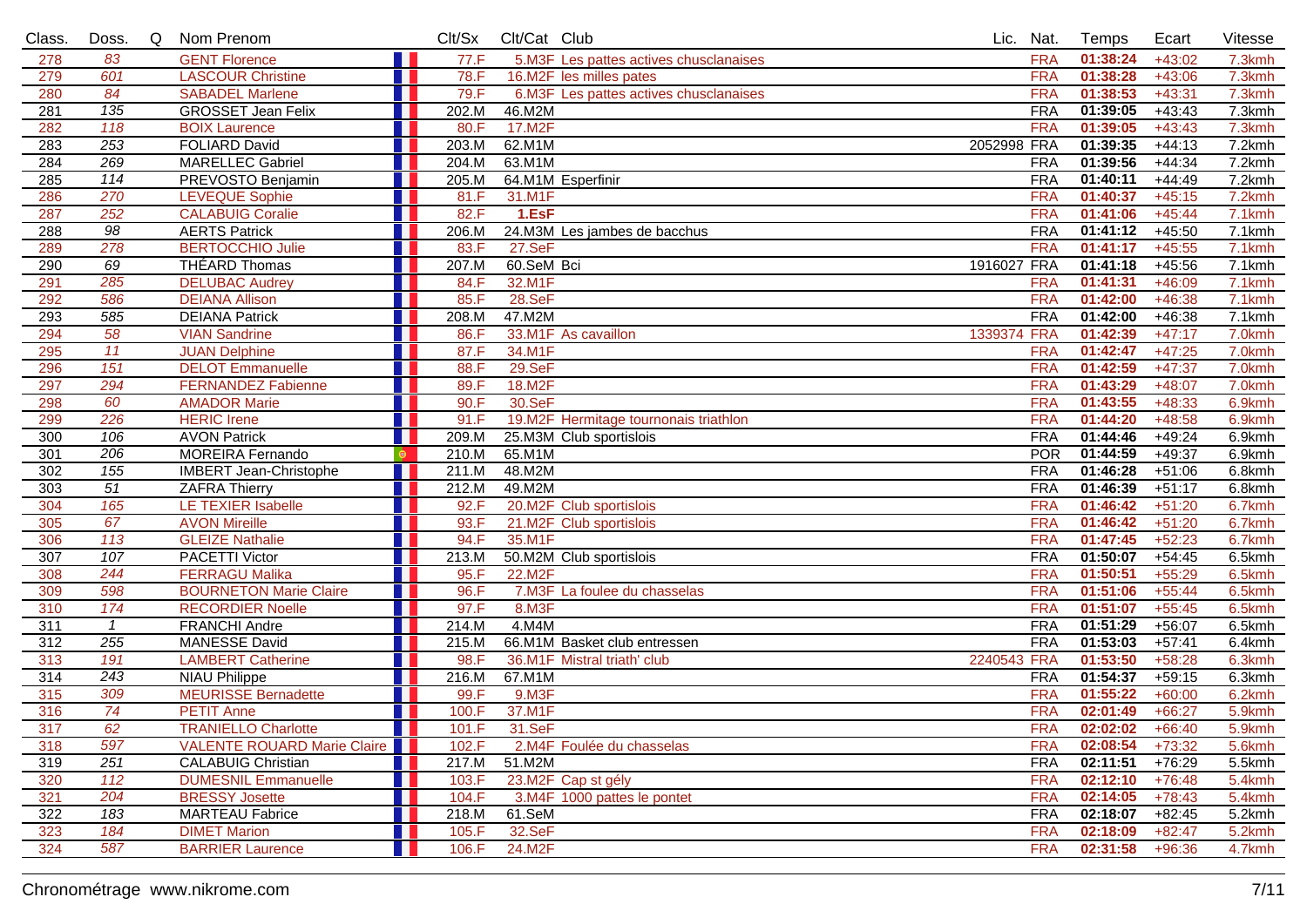## Le Sommet des Anes 24 Km 24 km

| X<br>447<br><b>SYMONDS Andy</b><br>2.M<br><b>GBR</b><br>02:08:24<br>$\overline{a}$<br>1.SeM Trail vaucluse<br>11.2kmh<br>$+03:47$<br>3.M<br>512452 FRA<br>02:12:01<br>10.9kmh<br>$\overline{3}$<br>504<br><b>LAUGIER Eric</b><br>2.M1M Usa<br>$+07:24$<br>02:13:06<br>424<br><b>LAMIGE Sylvain</b><br>4.M<br>2.SeM Triathlon nancy lorraine<br>$+08:29$<br>10.8kmh<br>$\overline{4}$<br>H I<br><b>FRA</b><br>$\overline{5}$<br><b>MARGRITA Alexandre</b><br>5.M<br><b>FRA</b><br>02:26:01<br>9.9kmh<br>460<br>3.SeM Team hunter sport 2000<br>$+21:24$<br>458<br>02:26:38<br>$\overline{6}$<br><b>LENORMAND Guillaume</b><br>6.M<br>910133 FRA<br>$+22:01$<br>9.8kmh<br>3.M1M New balance cryo vaucluse restonica trail<br>02:27:09<br>$\overline{7}$<br>485<br><b>MARIN</b> Benoit<br>7.M<br>$+22:32$<br>9.8kmh<br>4.SeM Pompier apt<br><b>FRA</b><br>02:28:06<br>8<br>571<br><b>VIEL Sebastien</b><br>8.M<br>4.M1M<br><b>FRA</b><br>$+23:29$<br>9.7kmh<br>9<br>494<br><b>ROMAN Vincent</b><br>9.M<br>5.SeM Team pharma escarène<br><b>FRA</b><br>02:33:20<br>$+28:43$<br>9.4kmh<br>02:34:34<br>482<br><b>NOUGIER Laurent</b><br>9.3kmh<br>10<br>H<br>10.M<br>1.M2M Team hunter sport 2000<br><b>FRA</b><br>$+29:57$<br>02:35:19<br>11<br>$\overline{541}$<br><b>WALLETH Sébastien</b><br>11.M<br>6.SeM Combes et crêtes<br><b>FRA</b><br>$+30:42$<br>9.3kmh<br>02:35:45<br>$\overline{12}$<br>526<br><b>FRA</b><br><b>DUCASSE Laurent</b><br>12.M<br>7.SeM Foulée des sorgues<br>$+31:08$<br>$9.2$ kmh<br>02:35:54<br>13<br><b>MAILLARD Damien</b><br>1434530 FRA<br>9.2kmh<br>429<br>13.M<br>8.SeM Os hyerois athletisme<br>$+31:17$<br>02:37:58<br>14<br>486<br>$9.1$ kmh<br><b>ESPANA Lucas</b><br>14.M<br>1.EsM Pompier apt<br><b>FRA</b><br>$+33:21$<br>15<br>433<br>PASIN Christian<br>15.M<br>1286319 FRA<br>02:38:57<br>$9.1$ km h<br>2.M2M Os hyerois athletisme<br>$+34:20$<br>573<br><b>CAVELIER Valentin</b><br>02:39:57<br>16<br>16.M<br><b>FRA</b><br>$+35:20$<br>$9.0$ kmh<br>9.SeM<br>17<br>509<br>02:42:01<br><b>CURTIL Sylvain</b><br>17.M<br>5.M1M Bonnieux runandbike<br><b>FRA</b><br>$+37:24$<br>8.9kmh<br>403<br>02:45:08<br>$\overline{18}$<br><b>ISCHER Olivier</b><br>18.M<br>$10.$ SeM<br>SUI<br>$+40:31$<br>8.7kmh<br>٠<br>2179416 FRA<br>02:46:51<br>19<br>428<br><b>LEMARREC Erwan</b><br>19.M<br>11.SeM Os hyerois athletisme<br>$+42:14$<br>8.6kmh<br>515<br>02:47:03<br>$\overline{20}$<br><b>LAUGIER Nicolas</b><br>20.M<br><b>FRA</b><br>$+42:26$<br>8.6kmh<br>H I<br>6.M1M Ac st rémy<br>459<br><b>MARTIN Laurent</b><br>2084845 FRA<br>02:47:10<br>$+42:33$<br>$\overline{21}$<br>21.M<br>7.M1M L.a sport conseil<br>8.6kmh<br>02:47:16<br>$\overline{22}$<br>434<br><b>ALLIBERT Sebastien</b><br>22.M<br>2093125 FRA<br>$+42:39$<br>8.6kmh<br>8.M1M Os hyerois athletisme<br>$\overline{23}$<br>474<br><b>MEISTER Thierry</b><br>23.M<br><b>FRA</b><br>02:47:25<br>$+42:48$<br>8.6kmh<br>9.M1M Tri club isle sur la sorgue<br>473<br>02:47:27<br>$\overline{24}$<br><b>MARGAROT Nicolas</b><br>24.M<br>10.M1M<br><b>FRA</b><br>$+42:50$<br>8.6kmh<br>25<br><b>BIOSCA Ludovic</b><br>11.M1M As cavaillon<br>1771792 FRA<br>02:47:48<br>467<br>25.M<br>$+43:11$<br>8.6kmh<br>558<br>$\overline{26}$<br><b>ANGELRAS David</b><br><b>FRA</b><br>02:48:18<br>26.M<br>12.M1M Les mollets pétillants<br>$+43:41$<br>8.6kmh<br>543<br><b>PROST Claude</b><br>02:48:35<br>$\overline{27}$<br>27.M<br>3.M2M<br><b>FRA</b><br>$+43:58$<br>8.5kmh<br>$\overline{28}$<br>28.M<br>1985668 FRA<br>02:48:47<br>534<br><b>MAUREL Sebastien</b><br>13.M1M As cavaillon<br>$+44:10$<br>8.5kmh<br>570<br>29<br><b>TURC Aurelien</b><br>29.M<br>12.SeM<br><b>FRA</b><br>02:49:03<br>$+44:26$<br>8.5kmh<br>562<br>$\overline{30}$<br><b>VIASSSONE Serges</b><br>4.M2M Foulée salonaise<br>02:49:13<br>8.5kmh<br>30.M<br><b>FRA</b><br>$+44:36$<br>H.<br>$\overline{31}$<br>501<br><b>DEBLAISE Laurent</b><br>31.M<br>14.M1M<br><b>FRA</b><br>02:49:35<br>8.5kmh<br>$+44:58$<br>$\overline{32}$<br>569<br><b>ETIENNE Fred</b><br>15.M1M<br><b>FRA</b><br>02:50:26<br>32.M<br>$+45:49$<br>8.4kmh<br>566<br><b>CORDELLIER Mickael</b><br>16.M1M<br>02:51:09<br>33<br>33.M<br><b>FRA</b><br>$+46:32$<br>8.4kmh<br>$\overline{34}$<br>02:53:29<br>443<br><b>GAUTIER Claude</b><br>34.M<br>17.M1M<br><b>FRA</b><br>$+48:52$<br>8.3kmh<br>$\overline{35}$<br>536<br><b>FRA</b><br>02:54:26<br><b>HARTANEROT Laurent</b><br>35.M<br>13.SeM Foyer rural menerbes<br>$+49:49$<br>8.3kmh<br><b>FAURE Alain</b><br>1955218 FRA<br>02:54:41<br>$\overline{36}$<br>451<br>36.M<br>18.M1M Usalv<br>$+50:04$<br>8.2kmh<br>37<br>557<br>02:55:22<br><b>NICOLAS Lionel</b><br>37.M<br>19.M1M chateauneuf de gadagne<br><b>FRA</b><br>$+50:45$<br>8.2kmh<br>$\overline{38}$<br>542<br>02:55:35<br><b>INALIO Patrice</b><br>38.M<br>20.M1M<br><b>FRA</b><br>$+50:58$<br>8.2kmh<br>02:55:38<br>39<br>468<br><b>DUMAS Renaud</b><br>39.M<br>14.SeM Foulée des sorgues<br><b>FRA</b><br>$+51:01$<br>8.2kmh<br>40<br>538<br>02:56:03<br>$+51:26$<br>MICHEL Jeremy<br>40.M<br><b>FRA</b><br>8.2kmh<br>15.SeM Ventoux triathlon carpentras<br>02:56:26<br>404<br><b>BONZI Laurent</b><br>16.SeM<br><b>FRA</b><br>$+51:49$<br>$\overline{41}$<br>41.M<br>8.2kmh<br>$\overline{42}$<br>17.SeM<br><b>FRA</b><br>02:56:51<br>438<br><b>CHABROLIN Benjamin</b><br>42.M<br>$+52:14$<br>8.1kmh<br>565<br>43<br><b>MARTINEZ David</b><br>$43 \overline{\text{M}}$<br><b>FRA</b><br>02:57:59<br>$+53:22$<br>8.1kmh<br>21.M1M Trail vaucluse<br>555<br>02:58:11<br>44<br><b>DONAT Sebastien</b><br>44.M<br>18.SeM<br><b>FRA</b><br>$+53:34$<br>8.1kmh<br><b>FRA</b><br>02:58:43<br>45<br>$\overline{577}$<br><b>COCHORNEAU Guillaume</b><br>45.M<br>19.SeM<br>$+54:06$<br>8.1kmh | $\overline{1}$ | 462 | <b>BROCHOT Bertrand</b> | 1.5 <sub>M</sub> | 1.M1M Histiocytose france | <b>FRA</b> | 02:04:37 | $\sim$ | 11.6kmh |
|----------------------------------------------------------------------------------------------------------------------------------------------------------------------------------------------------------------------------------------------------------------------------------------------------------------------------------------------------------------------------------------------------------------------------------------------------------------------------------------------------------------------------------------------------------------------------------------------------------------------------------------------------------------------------------------------------------------------------------------------------------------------------------------------------------------------------------------------------------------------------------------------------------------------------------------------------------------------------------------------------------------------------------------------------------------------------------------------------------------------------------------------------------------------------------------------------------------------------------------------------------------------------------------------------------------------------------------------------------------------------------------------------------------------------------------------------------------------------------------------------------------------------------------------------------------------------------------------------------------------------------------------------------------------------------------------------------------------------------------------------------------------------------------------------------------------------------------------------------------------------------------------------------------------------------------------------------------------------------------------------------------------------------------------------------------------------------------------------------------------------------------------------------------------------------------------------------------------------------------------------------------------------------------------------------------------------------------------------------------------------------------------------------------------------------------------------------------------------------------------------------------------------------------------------------------------------------------------------------------------------------------------------------------------------------------------------------------------------------------------------------------------------------------------------------------------------------------------------------------------------------------------------------------------------------------------------------------------------------------------------------------------------------------------------------------------------------------------------------------------------------------------------------------------------------------------------------------------------------------------------------------------------------------------------------------------------------------------------------------------------------------------------------------------------------------------------------------------------------------------------------------------------------------------------------------------------------------------------------------------------------------------------------------------------------------------------------------------------------------------------------------------------------------------------------------------------------------------------------------------------------------------------------------------------------------------------------------------------------------------------------------------------------------------------------------------------------------------------------------------------------------------------------------------------------------------------------------------------------------------------------------------------------------------------------------------------------------------------------------------------------------------------------------------------------------------------------------------------------------------------------------------------------------------------------------------------------------------------------------------------------------------------------------------------------------------------------------------------------------------------------------------------------------------------------------------------------------------------------------------------------------------------------------------------------------------------------------------------------------------------------------------------------------------------------------------------------------------------------------------------------------------------------------------------------------------------------------------------------------------------------------------------------------------------------------------------------------------------------------------------------------------------------------------------------------------------------------------------------------------------------------------------------------------------------------------------------------------------------------------------------------------------------------------------------------------------------------------------------------------------------------|----------------|-----|-------------------------|------------------|---------------------------|------------|----------|--------|---------|
|                                                                                                                                                                                                                                                                                                                                                                                                                                                                                                                                                                                                                                                                                                                                                                                                                                                                                                                                                                                                                                                                                                                                                                                                                                                                                                                                                                                                                                                                                                                                                                                                                                                                                                                                                                                                                                                                                                                                                                                                                                                                                                                                                                                                                                                                                                                                                                                                                                                                                                                                                                                                                                                                                                                                                                                                                                                                                                                                                                                                                                                                                                                                                                                                                                                                                                                                                                                                                                                                                                                                                                                                                                                                                                                                                                                                                                                                                                                                                                                                                                                                                                                                                                                                                                                                                                                                                                                                                                                                                                                                                                                                                                                                                                                                                                                                                                                                                                                                                                                                                                                                                                                                                                                                                                                                                                                                                                                                                                                                                                                                                                                                                                                                                                                                                                |                |     |                         |                  |                           |            |          |        |         |
|                                                                                                                                                                                                                                                                                                                                                                                                                                                                                                                                                                                                                                                                                                                                                                                                                                                                                                                                                                                                                                                                                                                                                                                                                                                                                                                                                                                                                                                                                                                                                                                                                                                                                                                                                                                                                                                                                                                                                                                                                                                                                                                                                                                                                                                                                                                                                                                                                                                                                                                                                                                                                                                                                                                                                                                                                                                                                                                                                                                                                                                                                                                                                                                                                                                                                                                                                                                                                                                                                                                                                                                                                                                                                                                                                                                                                                                                                                                                                                                                                                                                                                                                                                                                                                                                                                                                                                                                                                                                                                                                                                                                                                                                                                                                                                                                                                                                                                                                                                                                                                                                                                                                                                                                                                                                                                                                                                                                                                                                                                                                                                                                                                                                                                                                                                |                |     |                         |                  |                           |            |          |        |         |
|                                                                                                                                                                                                                                                                                                                                                                                                                                                                                                                                                                                                                                                                                                                                                                                                                                                                                                                                                                                                                                                                                                                                                                                                                                                                                                                                                                                                                                                                                                                                                                                                                                                                                                                                                                                                                                                                                                                                                                                                                                                                                                                                                                                                                                                                                                                                                                                                                                                                                                                                                                                                                                                                                                                                                                                                                                                                                                                                                                                                                                                                                                                                                                                                                                                                                                                                                                                                                                                                                                                                                                                                                                                                                                                                                                                                                                                                                                                                                                                                                                                                                                                                                                                                                                                                                                                                                                                                                                                                                                                                                                                                                                                                                                                                                                                                                                                                                                                                                                                                                                                                                                                                                                                                                                                                                                                                                                                                                                                                                                                                                                                                                                                                                                                                                                |                |     |                         |                  |                           |            |          |        |         |
|                                                                                                                                                                                                                                                                                                                                                                                                                                                                                                                                                                                                                                                                                                                                                                                                                                                                                                                                                                                                                                                                                                                                                                                                                                                                                                                                                                                                                                                                                                                                                                                                                                                                                                                                                                                                                                                                                                                                                                                                                                                                                                                                                                                                                                                                                                                                                                                                                                                                                                                                                                                                                                                                                                                                                                                                                                                                                                                                                                                                                                                                                                                                                                                                                                                                                                                                                                                                                                                                                                                                                                                                                                                                                                                                                                                                                                                                                                                                                                                                                                                                                                                                                                                                                                                                                                                                                                                                                                                                                                                                                                                                                                                                                                                                                                                                                                                                                                                                                                                                                                                                                                                                                                                                                                                                                                                                                                                                                                                                                                                                                                                                                                                                                                                                                                |                |     |                         |                  |                           |            |          |        |         |
|                                                                                                                                                                                                                                                                                                                                                                                                                                                                                                                                                                                                                                                                                                                                                                                                                                                                                                                                                                                                                                                                                                                                                                                                                                                                                                                                                                                                                                                                                                                                                                                                                                                                                                                                                                                                                                                                                                                                                                                                                                                                                                                                                                                                                                                                                                                                                                                                                                                                                                                                                                                                                                                                                                                                                                                                                                                                                                                                                                                                                                                                                                                                                                                                                                                                                                                                                                                                                                                                                                                                                                                                                                                                                                                                                                                                                                                                                                                                                                                                                                                                                                                                                                                                                                                                                                                                                                                                                                                                                                                                                                                                                                                                                                                                                                                                                                                                                                                                                                                                                                                                                                                                                                                                                                                                                                                                                                                                                                                                                                                                                                                                                                                                                                                                                                |                |     |                         |                  |                           |            |          |        |         |
|                                                                                                                                                                                                                                                                                                                                                                                                                                                                                                                                                                                                                                                                                                                                                                                                                                                                                                                                                                                                                                                                                                                                                                                                                                                                                                                                                                                                                                                                                                                                                                                                                                                                                                                                                                                                                                                                                                                                                                                                                                                                                                                                                                                                                                                                                                                                                                                                                                                                                                                                                                                                                                                                                                                                                                                                                                                                                                                                                                                                                                                                                                                                                                                                                                                                                                                                                                                                                                                                                                                                                                                                                                                                                                                                                                                                                                                                                                                                                                                                                                                                                                                                                                                                                                                                                                                                                                                                                                                                                                                                                                                                                                                                                                                                                                                                                                                                                                                                                                                                                                                                                                                                                                                                                                                                                                                                                                                                                                                                                                                                                                                                                                                                                                                                                                |                |     |                         |                  |                           |            |          |        |         |
|                                                                                                                                                                                                                                                                                                                                                                                                                                                                                                                                                                                                                                                                                                                                                                                                                                                                                                                                                                                                                                                                                                                                                                                                                                                                                                                                                                                                                                                                                                                                                                                                                                                                                                                                                                                                                                                                                                                                                                                                                                                                                                                                                                                                                                                                                                                                                                                                                                                                                                                                                                                                                                                                                                                                                                                                                                                                                                                                                                                                                                                                                                                                                                                                                                                                                                                                                                                                                                                                                                                                                                                                                                                                                                                                                                                                                                                                                                                                                                                                                                                                                                                                                                                                                                                                                                                                                                                                                                                                                                                                                                                                                                                                                                                                                                                                                                                                                                                                                                                                                                                                                                                                                                                                                                                                                                                                                                                                                                                                                                                                                                                                                                                                                                                                                                |                |     |                         |                  |                           |            |          |        |         |
|                                                                                                                                                                                                                                                                                                                                                                                                                                                                                                                                                                                                                                                                                                                                                                                                                                                                                                                                                                                                                                                                                                                                                                                                                                                                                                                                                                                                                                                                                                                                                                                                                                                                                                                                                                                                                                                                                                                                                                                                                                                                                                                                                                                                                                                                                                                                                                                                                                                                                                                                                                                                                                                                                                                                                                                                                                                                                                                                                                                                                                                                                                                                                                                                                                                                                                                                                                                                                                                                                                                                                                                                                                                                                                                                                                                                                                                                                                                                                                                                                                                                                                                                                                                                                                                                                                                                                                                                                                                                                                                                                                                                                                                                                                                                                                                                                                                                                                                                                                                                                                                                                                                                                                                                                                                                                                                                                                                                                                                                                                                                                                                                                                                                                                                                                                |                |     |                         |                  |                           |            |          |        |         |
|                                                                                                                                                                                                                                                                                                                                                                                                                                                                                                                                                                                                                                                                                                                                                                                                                                                                                                                                                                                                                                                                                                                                                                                                                                                                                                                                                                                                                                                                                                                                                                                                                                                                                                                                                                                                                                                                                                                                                                                                                                                                                                                                                                                                                                                                                                                                                                                                                                                                                                                                                                                                                                                                                                                                                                                                                                                                                                                                                                                                                                                                                                                                                                                                                                                                                                                                                                                                                                                                                                                                                                                                                                                                                                                                                                                                                                                                                                                                                                                                                                                                                                                                                                                                                                                                                                                                                                                                                                                                                                                                                                                                                                                                                                                                                                                                                                                                                                                                                                                                                                                                                                                                                                                                                                                                                                                                                                                                                                                                                                                                                                                                                                                                                                                                                                |                |     |                         |                  |                           |            |          |        |         |
|                                                                                                                                                                                                                                                                                                                                                                                                                                                                                                                                                                                                                                                                                                                                                                                                                                                                                                                                                                                                                                                                                                                                                                                                                                                                                                                                                                                                                                                                                                                                                                                                                                                                                                                                                                                                                                                                                                                                                                                                                                                                                                                                                                                                                                                                                                                                                                                                                                                                                                                                                                                                                                                                                                                                                                                                                                                                                                                                                                                                                                                                                                                                                                                                                                                                                                                                                                                                                                                                                                                                                                                                                                                                                                                                                                                                                                                                                                                                                                                                                                                                                                                                                                                                                                                                                                                                                                                                                                                                                                                                                                                                                                                                                                                                                                                                                                                                                                                                                                                                                                                                                                                                                                                                                                                                                                                                                                                                                                                                                                                                                                                                                                                                                                                                                                |                |     |                         |                  |                           |            |          |        |         |
|                                                                                                                                                                                                                                                                                                                                                                                                                                                                                                                                                                                                                                                                                                                                                                                                                                                                                                                                                                                                                                                                                                                                                                                                                                                                                                                                                                                                                                                                                                                                                                                                                                                                                                                                                                                                                                                                                                                                                                                                                                                                                                                                                                                                                                                                                                                                                                                                                                                                                                                                                                                                                                                                                                                                                                                                                                                                                                                                                                                                                                                                                                                                                                                                                                                                                                                                                                                                                                                                                                                                                                                                                                                                                                                                                                                                                                                                                                                                                                                                                                                                                                                                                                                                                                                                                                                                                                                                                                                                                                                                                                                                                                                                                                                                                                                                                                                                                                                                                                                                                                                                                                                                                                                                                                                                                                                                                                                                                                                                                                                                                                                                                                                                                                                                                                |                |     |                         |                  |                           |            |          |        |         |
|                                                                                                                                                                                                                                                                                                                                                                                                                                                                                                                                                                                                                                                                                                                                                                                                                                                                                                                                                                                                                                                                                                                                                                                                                                                                                                                                                                                                                                                                                                                                                                                                                                                                                                                                                                                                                                                                                                                                                                                                                                                                                                                                                                                                                                                                                                                                                                                                                                                                                                                                                                                                                                                                                                                                                                                                                                                                                                                                                                                                                                                                                                                                                                                                                                                                                                                                                                                                                                                                                                                                                                                                                                                                                                                                                                                                                                                                                                                                                                                                                                                                                                                                                                                                                                                                                                                                                                                                                                                                                                                                                                                                                                                                                                                                                                                                                                                                                                                                                                                                                                                                                                                                                                                                                                                                                                                                                                                                                                                                                                                                                                                                                                                                                                                                                                |                |     |                         |                  |                           |            |          |        |         |
|                                                                                                                                                                                                                                                                                                                                                                                                                                                                                                                                                                                                                                                                                                                                                                                                                                                                                                                                                                                                                                                                                                                                                                                                                                                                                                                                                                                                                                                                                                                                                                                                                                                                                                                                                                                                                                                                                                                                                                                                                                                                                                                                                                                                                                                                                                                                                                                                                                                                                                                                                                                                                                                                                                                                                                                                                                                                                                                                                                                                                                                                                                                                                                                                                                                                                                                                                                                                                                                                                                                                                                                                                                                                                                                                                                                                                                                                                                                                                                                                                                                                                                                                                                                                                                                                                                                                                                                                                                                                                                                                                                                                                                                                                                                                                                                                                                                                                                                                                                                                                                                                                                                                                                                                                                                                                                                                                                                                                                                                                                                                                                                                                                                                                                                                                                |                |     |                         |                  |                           |            |          |        |         |
|                                                                                                                                                                                                                                                                                                                                                                                                                                                                                                                                                                                                                                                                                                                                                                                                                                                                                                                                                                                                                                                                                                                                                                                                                                                                                                                                                                                                                                                                                                                                                                                                                                                                                                                                                                                                                                                                                                                                                                                                                                                                                                                                                                                                                                                                                                                                                                                                                                                                                                                                                                                                                                                                                                                                                                                                                                                                                                                                                                                                                                                                                                                                                                                                                                                                                                                                                                                                                                                                                                                                                                                                                                                                                                                                                                                                                                                                                                                                                                                                                                                                                                                                                                                                                                                                                                                                                                                                                                                                                                                                                                                                                                                                                                                                                                                                                                                                                                                                                                                                                                                                                                                                                                                                                                                                                                                                                                                                                                                                                                                                                                                                                                                                                                                                                                |                |     |                         |                  |                           |            |          |        |         |
|                                                                                                                                                                                                                                                                                                                                                                                                                                                                                                                                                                                                                                                                                                                                                                                                                                                                                                                                                                                                                                                                                                                                                                                                                                                                                                                                                                                                                                                                                                                                                                                                                                                                                                                                                                                                                                                                                                                                                                                                                                                                                                                                                                                                                                                                                                                                                                                                                                                                                                                                                                                                                                                                                                                                                                                                                                                                                                                                                                                                                                                                                                                                                                                                                                                                                                                                                                                                                                                                                                                                                                                                                                                                                                                                                                                                                                                                                                                                                                                                                                                                                                                                                                                                                                                                                                                                                                                                                                                                                                                                                                                                                                                                                                                                                                                                                                                                                                                                                                                                                                                                                                                                                                                                                                                                                                                                                                                                                                                                                                                                                                                                                                                                                                                                                                |                |     |                         |                  |                           |            |          |        |         |
|                                                                                                                                                                                                                                                                                                                                                                                                                                                                                                                                                                                                                                                                                                                                                                                                                                                                                                                                                                                                                                                                                                                                                                                                                                                                                                                                                                                                                                                                                                                                                                                                                                                                                                                                                                                                                                                                                                                                                                                                                                                                                                                                                                                                                                                                                                                                                                                                                                                                                                                                                                                                                                                                                                                                                                                                                                                                                                                                                                                                                                                                                                                                                                                                                                                                                                                                                                                                                                                                                                                                                                                                                                                                                                                                                                                                                                                                                                                                                                                                                                                                                                                                                                                                                                                                                                                                                                                                                                                                                                                                                                                                                                                                                                                                                                                                                                                                                                                                                                                                                                                                                                                                                                                                                                                                                                                                                                                                                                                                                                                                                                                                                                                                                                                                                                |                |     |                         |                  |                           |            |          |        |         |
|                                                                                                                                                                                                                                                                                                                                                                                                                                                                                                                                                                                                                                                                                                                                                                                                                                                                                                                                                                                                                                                                                                                                                                                                                                                                                                                                                                                                                                                                                                                                                                                                                                                                                                                                                                                                                                                                                                                                                                                                                                                                                                                                                                                                                                                                                                                                                                                                                                                                                                                                                                                                                                                                                                                                                                                                                                                                                                                                                                                                                                                                                                                                                                                                                                                                                                                                                                                                                                                                                                                                                                                                                                                                                                                                                                                                                                                                                                                                                                                                                                                                                                                                                                                                                                                                                                                                                                                                                                                                                                                                                                                                                                                                                                                                                                                                                                                                                                                                                                                                                                                                                                                                                                                                                                                                                                                                                                                                                                                                                                                                                                                                                                                                                                                                                                |                |     |                         |                  |                           |            |          |        |         |
|                                                                                                                                                                                                                                                                                                                                                                                                                                                                                                                                                                                                                                                                                                                                                                                                                                                                                                                                                                                                                                                                                                                                                                                                                                                                                                                                                                                                                                                                                                                                                                                                                                                                                                                                                                                                                                                                                                                                                                                                                                                                                                                                                                                                                                                                                                                                                                                                                                                                                                                                                                                                                                                                                                                                                                                                                                                                                                                                                                                                                                                                                                                                                                                                                                                                                                                                                                                                                                                                                                                                                                                                                                                                                                                                                                                                                                                                                                                                                                                                                                                                                                                                                                                                                                                                                                                                                                                                                                                                                                                                                                                                                                                                                                                                                                                                                                                                                                                                                                                                                                                                                                                                                                                                                                                                                                                                                                                                                                                                                                                                                                                                                                                                                                                                                                |                |     |                         |                  |                           |            |          |        |         |
|                                                                                                                                                                                                                                                                                                                                                                                                                                                                                                                                                                                                                                                                                                                                                                                                                                                                                                                                                                                                                                                                                                                                                                                                                                                                                                                                                                                                                                                                                                                                                                                                                                                                                                                                                                                                                                                                                                                                                                                                                                                                                                                                                                                                                                                                                                                                                                                                                                                                                                                                                                                                                                                                                                                                                                                                                                                                                                                                                                                                                                                                                                                                                                                                                                                                                                                                                                                                                                                                                                                                                                                                                                                                                                                                                                                                                                                                                                                                                                                                                                                                                                                                                                                                                                                                                                                                                                                                                                                                                                                                                                                                                                                                                                                                                                                                                                                                                                                                                                                                                                                                                                                                                                                                                                                                                                                                                                                                                                                                                                                                                                                                                                                                                                                                                                |                |     |                         |                  |                           |            |          |        |         |
|                                                                                                                                                                                                                                                                                                                                                                                                                                                                                                                                                                                                                                                                                                                                                                                                                                                                                                                                                                                                                                                                                                                                                                                                                                                                                                                                                                                                                                                                                                                                                                                                                                                                                                                                                                                                                                                                                                                                                                                                                                                                                                                                                                                                                                                                                                                                                                                                                                                                                                                                                                                                                                                                                                                                                                                                                                                                                                                                                                                                                                                                                                                                                                                                                                                                                                                                                                                                                                                                                                                                                                                                                                                                                                                                                                                                                                                                                                                                                                                                                                                                                                                                                                                                                                                                                                                                                                                                                                                                                                                                                                                                                                                                                                                                                                                                                                                                                                                                                                                                                                                                                                                                                                                                                                                                                                                                                                                                                                                                                                                                                                                                                                                                                                                                                                |                |     |                         |                  |                           |            |          |        |         |
|                                                                                                                                                                                                                                                                                                                                                                                                                                                                                                                                                                                                                                                                                                                                                                                                                                                                                                                                                                                                                                                                                                                                                                                                                                                                                                                                                                                                                                                                                                                                                                                                                                                                                                                                                                                                                                                                                                                                                                                                                                                                                                                                                                                                                                                                                                                                                                                                                                                                                                                                                                                                                                                                                                                                                                                                                                                                                                                                                                                                                                                                                                                                                                                                                                                                                                                                                                                                                                                                                                                                                                                                                                                                                                                                                                                                                                                                                                                                                                                                                                                                                                                                                                                                                                                                                                                                                                                                                                                                                                                                                                                                                                                                                                                                                                                                                                                                                                                                                                                                                                                                                                                                                                                                                                                                                                                                                                                                                                                                                                                                                                                                                                                                                                                                                                |                |     |                         |                  |                           |            |          |        |         |
|                                                                                                                                                                                                                                                                                                                                                                                                                                                                                                                                                                                                                                                                                                                                                                                                                                                                                                                                                                                                                                                                                                                                                                                                                                                                                                                                                                                                                                                                                                                                                                                                                                                                                                                                                                                                                                                                                                                                                                                                                                                                                                                                                                                                                                                                                                                                                                                                                                                                                                                                                                                                                                                                                                                                                                                                                                                                                                                                                                                                                                                                                                                                                                                                                                                                                                                                                                                                                                                                                                                                                                                                                                                                                                                                                                                                                                                                                                                                                                                                                                                                                                                                                                                                                                                                                                                                                                                                                                                                                                                                                                                                                                                                                                                                                                                                                                                                                                                                                                                                                                                                                                                                                                                                                                                                                                                                                                                                                                                                                                                                                                                                                                                                                                                                                                |                |     |                         |                  |                           |            |          |        |         |
|                                                                                                                                                                                                                                                                                                                                                                                                                                                                                                                                                                                                                                                                                                                                                                                                                                                                                                                                                                                                                                                                                                                                                                                                                                                                                                                                                                                                                                                                                                                                                                                                                                                                                                                                                                                                                                                                                                                                                                                                                                                                                                                                                                                                                                                                                                                                                                                                                                                                                                                                                                                                                                                                                                                                                                                                                                                                                                                                                                                                                                                                                                                                                                                                                                                                                                                                                                                                                                                                                                                                                                                                                                                                                                                                                                                                                                                                                                                                                                                                                                                                                                                                                                                                                                                                                                                                                                                                                                                                                                                                                                                                                                                                                                                                                                                                                                                                                                                                                                                                                                                                                                                                                                                                                                                                                                                                                                                                                                                                                                                                                                                                                                                                                                                                                                |                |     |                         |                  |                           |            |          |        |         |
|                                                                                                                                                                                                                                                                                                                                                                                                                                                                                                                                                                                                                                                                                                                                                                                                                                                                                                                                                                                                                                                                                                                                                                                                                                                                                                                                                                                                                                                                                                                                                                                                                                                                                                                                                                                                                                                                                                                                                                                                                                                                                                                                                                                                                                                                                                                                                                                                                                                                                                                                                                                                                                                                                                                                                                                                                                                                                                                                                                                                                                                                                                                                                                                                                                                                                                                                                                                                                                                                                                                                                                                                                                                                                                                                                                                                                                                                                                                                                                                                                                                                                                                                                                                                                                                                                                                                                                                                                                                                                                                                                                                                                                                                                                                                                                                                                                                                                                                                                                                                                                                                                                                                                                                                                                                                                                                                                                                                                                                                                                                                                                                                                                                                                                                                                                |                |     |                         |                  |                           |            |          |        |         |
|                                                                                                                                                                                                                                                                                                                                                                                                                                                                                                                                                                                                                                                                                                                                                                                                                                                                                                                                                                                                                                                                                                                                                                                                                                                                                                                                                                                                                                                                                                                                                                                                                                                                                                                                                                                                                                                                                                                                                                                                                                                                                                                                                                                                                                                                                                                                                                                                                                                                                                                                                                                                                                                                                                                                                                                                                                                                                                                                                                                                                                                                                                                                                                                                                                                                                                                                                                                                                                                                                                                                                                                                                                                                                                                                                                                                                                                                                                                                                                                                                                                                                                                                                                                                                                                                                                                                                                                                                                                                                                                                                                                                                                                                                                                                                                                                                                                                                                                                                                                                                                                                                                                                                                                                                                                                                                                                                                                                                                                                                                                                                                                                                                                                                                                                                                |                |     |                         |                  |                           |            |          |        |         |
|                                                                                                                                                                                                                                                                                                                                                                                                                                                                                                                                                                                                                                                                                                                                                                                                                                                                                                                                                                                                                                                                                                                                                                                                                                                                                                                                                                                                                                                                                                                                                                                                                                                                                                                                                                                                                                                                                                                                                                                                                                                                                                                                                                                                                                                                                                                                                                                                                                                                                                                                                                                                                                                                                                                                                                                                                                                                                                                                                                                                                                                                                                                                                                                                                                                                                                                                                                                                                                                                                                                                                                                                                                                                                                                                                                                                                                                                                                                                                                                                                                                                                                                                                                                                                                                                                                                                                                                                                                                                                                                                                                                                                                                                                                                                                                                                                                                                                                                                                                                                                                                                                                                                                                                                                                                                                                                                                                                                                                                                                                                                                                                                                                                                                                                                                                |                |     |                         |                  |                           |            |          |        |         |
|                                                                                                                                                                                                                                                                                                                                                                                                                                                                                                                                                                                                                                                                                                                                                                                                                                                                                                                                                                                                                                                                                                                                                                                                                                                                                                                                                                                                                                                                                                                                                                                                                                                                                                                                                                                                                                                                                                                                                                                                                                                                                                                                                                                                                                                                                                                                                                                                                                                                                                                                                                                                                                                                                                                                                                                                                                                                                                                                                                                                                                                                                                                                                                                                                                                                                                                                                                                                                                                                                                                                                                                                                                                                                                                                                                                                                                                                                                                                                                                                                                                                                                                                                                                                                                                                                                                                                                                                                                                                                                                                                                                                                                                                                                                                                                                                                                                                                                                                                                                                                                                                                                                                                                                                                                                                                                                                                                                                                                                                                                                                                                                                                                                                                                                                                                |                |     |                         |                  |                           |            |          |        |         |
|                                                                                                                                                                                                                                                                                                                                                                                                                                                                                                                                                                                                                                                                                                                                                                                                                                                                                                                                                                                                                                                                                                                                                                                                                                                                                                                                                                                                                                                                                                                                                                                                                                                                                                                                                                                                                                                                                                                                                                                                                                                                                                                                                                                                                                                                                                                                                                                                                                                                                                                                                                                                                                                                                                                                                                                                                                                                                                                                                                                                                                                                                                                                                                                                                                                                                                                                                                                                                                                                                                                                                                                                                                                                                                                                                                                                                                                                                                                                                                                                                                                                                                                                                                                                                                                                                                                                                                                                                                                                                                                                                                                                                                                                                                                                                                                                                                                                                                                                                                                                                                                                                                                                                                                                                                                                                                                                                                                                                                                                                                                                                                                                                                                                                                                                                                |                |     |                         |                  |                           |            |          |        |         |
|                                                                                                                                                                                                                                                                                                                                                                                                                                                                                                                                                                                                                                                                                                                                                                                                                                                                                                                                                                                                                                                                                                                                                                                                                                                                                                                                                                                                                                                                                                                                                                                                                                                                                                                                                                                                                                                                                                                                                                                                                                                                                                                                                                                                                                                                                                                                                                                                                                                                                                                                                                                                                                                                                                                                                                                                                                                                                                                                                                                                                                                                                                                                                                                                                                                                                                                                                                                                                                                                                                                                                                                                                                                                                                                                                                                                                                                                                                                                                                                                                                                                                                                                                                                                                                                                                                                                                                                                                                                                                                                                                                                                                                                                                                                                                                                                                                                                                                                                                                                                                                                                                                                                                                                                                                                                                                                                                                                                                                                                                                                                                                                                                                                                                                                                                                |                |     |                         |                  |                           |            |          |        |         |
|                                                                                                                                                                                                                                                                                                                                                                                                                                                                                                                                                                                                                                                                                                                                                                                                                                                                                                                                                                                                                                                                                                                                                                                                                                                                                                                                                                                                                                                                                                                                                                                                                                                                                                                                                                                                                                                                                                                                                                                                                                                                                                                                                                                                                                                                                                                                                                                                                                                                                                                                                                                                                                                                                                                                                                                                                                                                                                                                                                                                                                                                                                                                                                                                                                                                                                                                                                                                                                                                                                                                                                                                                                                                                                                                                                                                                                                                                                                                                                                                                                                                                                                                                                                                                                                                                                                                                                                                                                                                                                                                                                                                                                                                                                                                                                                                                                                                                                                                                                                                                                                                                                                                                                                                                                                                                                                                                                                                                                                                                                                                                                                                                                                                                                                                                                |                |     |                         |                  |                           |            |          |        |         |
|                                                                                                                                                                                                                                                                                                                                                                                                                                                                                                                                                                                                                                                                                                                                                                                                                                                                                                                                                                                                                                                                                                                                                                                                                                                                                                                                                                                                                                                                                                                                                                                                                                                                                                                                                                                                                                                                                                                                                                                                                                                                                                                                                                                                                                                                                                                                                                                                                                                                                                                                                                                                                                                                                                                                                                                                                                                                                                                                                                                                                                                                                                                                                                                                                                                                                                                                                                                                                                                                                                                                                                                                                                                                                                                                                                                                                                                                                                                                                                                                                                                                                                                                                                                                                                                                                                                                                                                                                                                                                                                                                                                                                                                                                                                                                                                                                                                                                                                                                                                                                                                                                                                                                                                                                                                                                                                                                                                                                                                                                                                                                                                                                                                                                                                                                                |                |     |                         |                  |                           |            |          |        |         |
|                                                                                                                                                                                                                                                                                                                                                                                                                                                                                                                                                                                                                                                                                                                                                                                                                                                                                                                                                                                                                                                                                                                                                                                                                                                                                                                                                                                                                                                                                                                                                                                                                                                                                                                                                                                                                                                                                                                                                                                                                                                                                                                                                                                                                                                                                                                                                                                                                                                                                                                                                                                                                                                                                                                                                                                                                                                                                                                                                                                                                                                                                                                                                                                                                                                                                                                                                                                                                                                                                                                                                                                                                                                                                                                                                                                                                                                                                                                                                                                                                                                                                                                                                                                                                                                                                                                                                                                                                                                                                                                                                                                                                                                                                                                                                                                                                                                                                                                                                                                                                                                                                                                                                                                                                                                                                                                                                                                                                                                                                                                                                                                                                                                                                                                                                                |                |     |                         |                  |                           |            |          |        |         |
|                                                                                                                                                                                                                                                                                                                                                                                                                                                                                                                                                                                                                                                                                                                                                                                                                                                                                                                                                                                                                                                                                                                                                                                                                                                                                                                                                                                                                                                                                                                                                                                                                                                                                                                                                                                                                                                                                                                                                                                                                                                                                                                                                                                                                                                                                                                                                                                                                                                                                                                                                                                                                                                                                                                                                                                                                                                                                                                                                                                                                                                                                                                                                                                                                                                                                                                                                                                                                                                                                                                                                                                                                                                                                                                                                                                                                                                                                                                                                                                                                                                                                                                                                                                                                                                                                                                                                                                                                                                                                                                                                                                                                                                                                                                                                                                                                                                                                                                                                                                                                                                                                                                                                                                                                                                                                                                                                                                                                                                                                                                                                                                                                                                                                                                                                                |                |     |                         |                  |                           |            |          |        |         |
|                                                                                                                                                                                                                                                                                                                                                                                                                                                                                                                                                                                                                                                                                                                                                                                                                                                                                                                                                                                                                                                                                                                                                                                                                                                                                                                                                                                                                                                                                                                                                                                                                                                                                                                                                                                                                                                                                                                                                                                                                                                                                                                                                                                                                                                                                                                                                                                                                                                                                                                                                                                                                                                                                                                                                                                                                                                                                                                                                                                                                                                                                                                                                                                                                                                                                                                                                                                                                                                                                                                                                                                                                                                                                                                                                                                                                                                                                                                                                                                                                                                                                                                                                                                                                                                                                                                                                                                                                                                                                                                                                                                                                                                                                                                                                                                                                                                                                                                                                                                                                                                                                                                                                                                                                                                                                                                                                                                                                                                                                                                                                                                                                                                                                                                                                                |                |     |                         |                  |                           |            |          |        |         |
|                                                                                                                                                                                                                                                                                                                                                                                                                                                                                                                                                                                                                                                                                                                                                                                                                                                                                                                                                                                                                                                                                                                                                                                                                                                                                                                                                                                                                                                                                                                                                                                                                                                                                                                                                                                                                                                                                                                                                                                                                                                                                                                                                                                                                                                                                                                                                                                                                                                                                                                                                                                                                                                                                                                                                                                                                                                                                                                                                                                                                                                                                                                                                                                                                                                                                                                                                                                                                                                                                                                                                                                                                                                                                                                                                                                                                                                                                                                                                                                                                                                                                                                                                                                                                                                                                                                                                                                                                                                                                                                                                                                                                                                                                                                                                                                                                                                                                                                                                                                                                                                                                                                                                                                                                                                                                                                                                                                                                                                                                                                                                                                                                                                                                                                                                                |                |     |                         |                  |                           |            |          |        |         |
|                                                                                                                                                                                                                                                                                                                                                                                                                                                                                                                                                                                                                                                                                                                                                                                                                                                                                                                                                                                                                                                                                                                                                                                                                                                                                                                                                                                                                                                                                                                                                                                                                                                                                                                                                                                                                                                                                                                                                                                                                                                                                                                                                                                                                                                                                                                                                                                                                                                                                                                                                                                                                                                                                                                                                                                                                                                                                                                                                                                                                                                                                                                                                                                                                                                                                                                                                                                                                                                                                                                                                                                                                                                                                                                                                                                                                                                                                                                                                                                                                                                                                                                                                                                                                                                                                                                                                                                                                                                                                                                                                                                                                                                                                                                                                                                                                                                                                                                                                                                                                                                                                                                                                                                                                                                                                                                                                                                                                                                                                                                                                                                                                                                                                                                                                                |                |     |                         |                  |                           |            |          |        |         |
|                                                                                                                                                                                                                                                                                                                                                                                                                                                                                                                                                                                                                                                                                                                                                                                                                                                                                                                                                                                                                                                                                                                                                                                                                                                                                                                                                                                                                                                                                                                                                                                                                                                                                                                                                                                                                                                                                                                                                                                                                                                                                                                                                                                                                                                                                                                                                                                                                                                                                                                                                                                                                                                                                                                                                                                                                                                                                                                                                                                                                                                                                                                                                                                                                                                                                                                                                                                                                                                                                                                                                                                                                                                                                                                                                                                                                                                                                                                                                                                                                                                                                                                                                                                                                                                                                                                                                                                                                                                                                                                                                                                                                                                                                                                                                                                                                                                                                                                                                                                                                                                                                                                                                                                                                                                                                                                                                                                                                                                                                                                                                                                                                                                                                                                                                                |                |     |                         |                  |                           |            |          |        |         |
|                                                                                                                                                                                                                                                                                                                                                                                                                                                                                                                                                                                                                                                                                                                                                                                                                                                                                                                                                                                                                                                                                                                                                                                                                                                                                                                                                                                                                                                                                                                                                                                                                                                                                                                                                                                                                                                                                                                                                                                                                                                                                                                                                                                                                                                                                                                                                                                                                                                                                                                                                                                                                                                                                                                                                                                                                                                                                                                                                                                                                                                                                                                                                                                                                                                                                                                                                                                                                                                                                                                                                                                                                                                                                                                                                                                                                                                                                                                                                                                                                                                                                                                                                                                                                                                                                                                                                                                                                                                                                                                                                                                                                                                                                                                                                                                                                                                                                                                                                                                                                                                                                                                                                                                                                                                                                                                                                                                                                                                                                                                                                                                                                                                                                                                                                                |                |     |                         |                  |                           |            |          |        |         |
|                                                                                                                                                                                                                                                                                                                                                                                                                                                                                                                                                                                                                                                                                                                                                                                                                                                                                                                                                                                                                                                                                                                                                                                                                                                                                                                                                                                                                                                                                                                                                                                                                                                                                                                                                                                                                                                                                                                                                                                                                                                                                                                                                                                                                                                                                                                                                                                                                                                                                                                                                                                                                                                                                                                                                                                                                                                                                                                                                                                                                                                                                                                                                                                                                                                                                                                                                                                                                                                                                                                                                                                                                                                                                                                                                                                                                                                                                                                                                                                                                                                                                                                                                                                                                                                                                                                                                                                                                                                                                                                                                                                                                                                                                                                                                                                                                                                                                                                                                                                                                                                                                                                                                                                                                                                                                                                                                                                                                                                                                                                                                                                                                                                                                                                                                                |                |     |                         |                  |                           |            |          |        |         |
|                                                                                                                                                                                                                                                                                                                                                                                                                                                                                                                                                                                                                                                                                                                                                                                                                                                                                                                                                                                                                                                                                                                                                                                                                                                                                                                                                                                                                                                                                                                                                                                                                                                                                                                                                                                                                                                                                                                                                                                                                                                                                                                                                                                                                                                                                                                                                                                                                                                                                                                                                                                                                                                                                                                                                                                                                                                                                                                                                                                                                                                                                                                                                                                                                                                                                                                                                                                                                                                                                                                                                                                                                                                                                                                                                                                                                                                                                                                                                                                                                                                                                                                                                                                                                                                                                                                                                                                                                                                                                                                                                                                                                                                                                                                                                                                                                                                                                                                                                                                                                                                                                                                                                                                                                                                                                                                                                                                                                                                                                                                                                                                                                                                                                                                                                                |                |     |                         |                  |                           |            |          |        |         |
|                                                                                                                                                                                                                                                                                                                                                                                                                                                                                                                                                                                                                                                                                                                                                                                                                                                                                                                                                                                                                                                                                                                                                                                                                                                                                                                                                                                                                                                                                                                                                                                                                                                                                                                                                                                                                                                                                                                                                                                                                                                                                                                                                                                                                                                                                                                                                                                                                                                                                                                                                                                                                                                                                                                                                                                                                                                                                                                                                                                                                                                                                                                                                                                                                                                                                                                                                                                                                                                                                                                                                                                                                                                                                                                                                                                                                                                                                                                                                                                                                                                                                                                                                                                                                                                                                                                                                                                                                                                                                                                                                                                                                                                                                                                                                                                                                                                                                                                                                                                                                                                                                                                                                                                                                                                                                                                                                                                                                                                                                                                                                                                                                                                                                                                                                                |                |     |                         |                  |                           |            |          |        |         |
|                                                                                                                                                                                                                                                                                                                                                                                                                                                                                                                                                                                                                                                                                                                                                                                                                                                                                                                                                                                                                                                                                                                                                                                                                                                                                                                                                                                                                                                                                                                                                                                                                                                                                                                                                                                                                                                                                                                                                                                                                                                                                                                                                                                                                                                                                                                                                                                                                                                                                                                                                                                                                                                                                                                                                                                                                                                                                                                                                                                                                                                                                                                                                                                                                                                                                                                                                                                                                                                                                                                                                                                                                                                                                                                                                                                                                                                                                                                                                                                                                                                                                                                                                                                                                                                                                                                                                                                                                                                                                                                                                                                                                                                                                                                                                                                                                                                                                                                                                                                                                                                                                                                                                                                                                                                                                                                                                                                                                                                                                                                                                                                                                                                                                                                                                                |                |     |                         |                  |                           |            |          |        |         |
|                                                                                                                                                                                                                                                                                                                                                                                                                                                                                                                                                                                                                                                                                                                                                                                                                                                                                                                                                                                                                                                                                                                                                                                                                                                                                                                                                                                                                                                                                                                                                                                                                                                                                                                                                                                                                                                                                                                                                                                                                                                                                                                                                                                                                                                                                                                                                                                                                                                                                                                                                                                                                                                                                                                                                                                                                                                                                                                                                                                                                                                                                                                                                                                                                                                                                                                                                                                                                                                                                                                                                                                                                                                                                                                                                                                                                                                                                                                                                                                                                                                                                                                                                                                                                                                                                                                                                                                                                                                                                                                                                                                                                                                                                                                                                                                                                                                                                                                                                                                                                                                                                                                                                                                                                                                                                                                                                                                                                                                                                                                                                                                                                                                                                                                                                                |                |     |                         |                  |                           |            |          |        |         |
|                                                                                                                                                                                                                                                                                                                                                                                                                                                                                                                                                                                                                                                                                                                                                                                                                                                                                                                                                                                                                                                                                                                                                                                                                                                                                                                                                                                                                                                                                                                                                                                                                                                                                                                                                                                                                                                                                                                                                                                                                                                                                                                                                                                                                                                                                                                                                                                                                                                                                                                                                                                                                                                                                                                                                                                                                                                                                                                                                                                                                                                                                                                                                                                                                                                                                                                                                                                                                                                                                                                                                                                                                                                                                                                                                                                                                                                                                                                                                                                                                                                                                                                                                                                                                                                                                                                                                                                                                                                                                                                                                                                                                                                                                                                                                                                                                                                                                                                                                                                                                                                                                                                                                                                                                                                                                                                                                                                                                                                                                                                                                                                                                                                                                                                                                                |                |     |                         |                  |                           |            |          |        |         |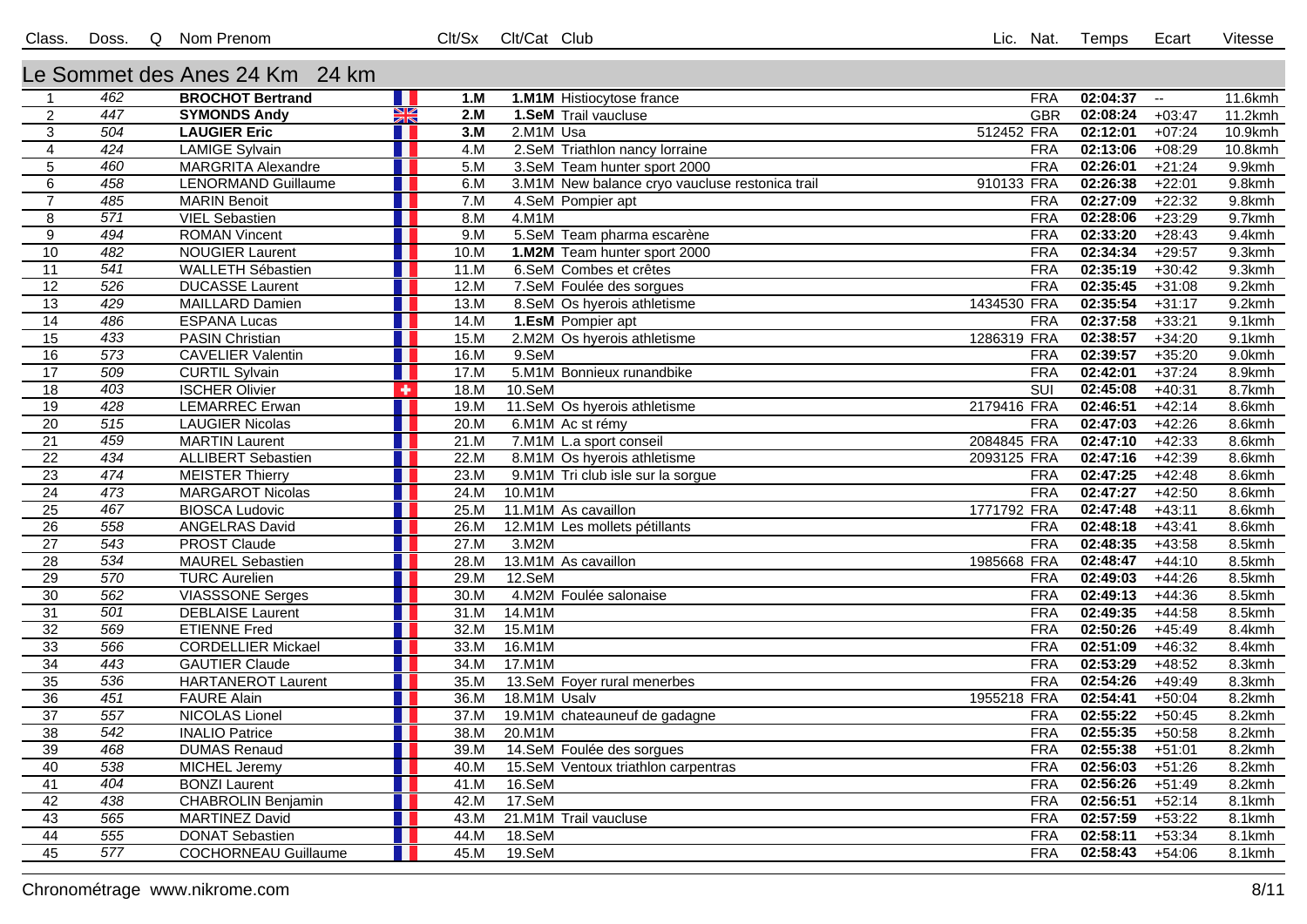| Class.          | Doss.            | Q | Nom Prenom                    | Clt/Sx | Clt/Cat Club |                                                       | Lic. Nat.        |            | Temps             | Ecart    | Vitesse |
|-----------------|------------------|---|-------------------------------|--------|--------------|-------------------------------------------------------|------------------|------------|-------------------|----------|---------|
| 46              | 522              |   | FERNANDES Joaquim             | 46.M   |              | 5.M2M Les mollets pétillants                          |                  | <b>FRA</b> | 02:59:18          | $+54:41$ | 8.0kmh  |
| 47              | 493              |   | <b>CHAPELET Maxence</b>       | 47.M   | 2.EsM        |                                                       |                  | <b>FRA</b> | 02:59:23          | $+54:46$ | 8.0kmh  |
| 48              | 530              |   | <b>IVORA Olivier</b>          | 48.M   | $20.$ SeM    |                                                       |                  | <b>FRA</b> | 02:59:27          | $+54:50$ | 8.0kmh  |
| 49              | 537              |   | <b>BAVEREL Fabrice</b>        | 49.M   |              | 6.M2M Mistral adventura                               |                  | <b>FRA</b> | 02:59:56          | $+55:19$ | 8.0kmh  |
| 50              | 497              |   | <b>CHABAUD Guillaume</b>      | 50.M   |              | 22.M1M Sc chateaurenard                               | 1954988 FRA      |            | 03:00:00          | $+55:23$ | 8.0kmh  |
| $\overline{51}$ | 510              |   | <b>SILVESTRE Olivier</b>      | 51.M   |              | 23.M1M Foulée des sorgues                             |                  | <b>FRA</b> | 03:00:12          | $+55:35$ | 8.0kmh  |
| 52              | 444              |   | <b>DEVAUD Fabrice</b>         | 52.M   | 7.M2M        |                                                       |                  | <b>FRA</b> | 03:00:21          | $+55:44$ | 8.0kmh  |
| 53              | 464              |   | <b>DEMANGE Patrick</b>        | 53.M   |              | 24.M1M As cavaillon                                   | 1406753 FRA      |            | 03:01:35          | $+56:58$ | 7.9kmh  |
| 54              | 576              |   | <b>RIPELT Sylvain</b>         | 54.M   | 21.SeM       |                                                       |                  | <b>FRA</b> | 03:02:17          | $+57:40$ | 7.9kmh  |
| 55              | 552              |   | <b>MARSAN Matthieu</b>        | 55.M   | $22.$ SeM    |                                                       |                  | <b>FRA</b> | 03:02:25          | $+57:48$ | 7.9kmh  |
| 56              | 488              |   | PONSONNAILLE Guillaume        | 56.M   | 23.SeM       |                                                       |                  | <b>FRA</b> | 03:03:59          | $+59:22$ | 7.8kmh  |
| 57              | 499              |   | <b>COSMA Mickaël</b>          | 57.M   | $24.$ SeM    |                                                       |                  | <b>FRA</b> | 03:04:10          | $+59:33$ | 7.8kmh  |
| 58              | 440              |   | <b>DUCHATEAU Lionel</b>       | 58.M   | 25.M1M Bvhcp |                                                       | 1973570 FRA      |            | 03:05:07          | $+60:30$ | 7.8kmh  |
| 59              | 481              |   | <b>CASTINEIRA Nicolas</b>     | 59.M   |              | 25.SeM Team hunter sport 2000                         |                  | <b>FRA</b> | 03:05:52          | $+61:15$ | 7.7kmh  |
| 60              | 432              |   | <b>TOUCHE Pierre Yves</b>     | 60.M   |              | 26.M1M Os hyerois athletisme                          | 2173595 FRA      |            | 03:05:54          | $+61:17$ | 7.7kmh  |
| 61              | 516              |   | <b>ECHAÏTI Mohamed</b>        | 61.M   |              | 27.M1M Ac st rémy                                     |                  | <b>FRA</b> | 03:06:05          | $+61:28$ | 7.7kmh  |
| 62              | 455              |   | <b>CARRIERE Philippe</b>      | 62.M   | 28.M1M Uspa  |                                                       | 1197252 FRA      |            | 03:06:06          | $+61:29$ | 7.7kmh  |
| 63              | 476              |   | <b>CRESPI Jean-Noel</b>       | 63.M   |              | 8.M2M Foulée du chasselas                             |                  | <b>FRA</b> | 03:06:11          | $+61:34$ | 7.7kmh  |
| 64              | 400              |   | <b>DUCLAIROIR Philippe</b>    | 64.M   |              | 9.M2M Les mollets pétillants                          |                  | <b>FRA</b> | 03:06:30          | $+61:53$ | 7.7kmh  |
| 65              | 539              |   | <b>BONNAURE Frederique</b>    | 1.F    |              | 1.M1F Vaucluse aventures évasion                      | 084_98033808 FRA |            | 03:06:59          | $+62:22$ | 7.7kmh  |
| 66              | 579              |   | <b>MANNING Stephen</b>        | 65.M   | 29.M1M       |                                                       |                  | <b>FRA</b> | 03:07:40          | $+63:03$ | 7.7kmh  |
| 67              | 545              |   | <b>MILOT Nicolas</b>          | 66.M   | $26.$ SeM    |                                                       |                  | <b>FRA</b> | 03:09:13          | $+64:36$ | 7.6kmh  |
| 68              | 544              |   | <b>LANDRY Denis</b>           | 67.M   | 30.M1M       |                                                       |                  | <b>FRA</b> | 03:09:43          | $+65:06$ | 7.6kmh  |
| 69              | 567              |   | <b>DUPUY Lionel</b>           | 68.M   | 31.M1M       |                                                       |                  | <b>FRA</b> | 03:10:37          | $+66:00$ | 7.6kmh  |
| $\overline{70}$ | 503              |   | <b>BRULEBOIS Vincent</b>      | 69.M   |              | 32.M1M Terre de running luberon                       |                  | <b>FRA</b> | 03:10:43          | $+66:06$ | 7.6kmh  |
| 71              | 489              |   | <b>GLEIZE Vincent</b>         | 70.M   | 33.M1M       |                                                       |                  | <b>FRA</b> | 03:10:46          | $+66:09$ | 7.5kmh  |
| $\overline{72}$ | 550              |   | <b>MANGEOT Corinne</b>        | 2.F    | 1.SeF        |                                                       |                  | <b>FRA</b> | 03:10:56          | $+66:19$ | 7.5kmh  |
| $\overline{73}$ | 480              |   | <b>AVIAS Vincent</b>          | 71.M   |              | 27.SeM Bci athlétisme                                 |                  | <b>FRA</b> | 03:11:41          | $+67:04$ | 7.5kmh  |
| $\overline{74}$ | 506              |   | <b>AMIER Stephane</b>         | 72.M   |              | 34.M1M Les jambes de bacchus                          |                  | <b>FRA</b> | 03:12:03          | $+67:26$ | 7.5kmh  |
| 75              | $\overline{411}$ |   | <b>BROUSSE Marine</b>         | 3.F    |              | 2.M1F Trail irago running                             |                  | <b>FRA</b> | 03:12:03          | $+67:26$ | 7.5kmh  |
| 76              | 521              |   | <b>ROGIER Serge</b>           | 73.M   |              | 10.M2M Les jambes de bacchus                          |                  | <b>FRA</b> | 03:12:04          | $+67:27$ | 7.5kmh  |
| 77              | 469              |   | <b>FERLAT Remi</b>            | 74.M   |              | 35.M1M Combes et crêtes                               | 007 FRA          |            | 03:12:17          | $+67:40$ | 7.5kmh  |
| 78              | 442              |   | FAYOS Sébastien               | 75.M   | 28.SeM       |                                                       |                  | <b>FRA</b> | 03:12:42          | $+68:05$ | 7.5kmh  |
| 79              | 517              |   | <b>VALERO Rodolphe</b>        | 76.M   |              | 11.M2M Tarahumaras                                    |                  | <b>FRA</b> | 03:14:10          | $+69:33$ | 7.4kmh  |
| 80              | 422              |   | <b>PASCAL Henri</b>           | 77.M   |              | 1.M3M Les mollets pétillants                          |                  | <b>FRA</b> | 03:14:39          | $+70:02$ | 7.4kmh  |
| 81              | 402              |   | <b>MILIOTO David</b>          | 78.M   |              | 36.M1M Beaumes de venise                              |                  | <b>FRA</b> | 03:14:56          | $+70:19$ | 7.4kmh  |
| 82              | 502              |   | <b>CASTAN Guillaume</b>       | 79.M   | 37.M1M       |                                                       |                  | <b>FRA</b> | 03:15:28          | $+70:51$ | 7.4kmh  |
| 83              | 441              |   | <b>BORROMÉO Jean Baptiste</b> | 80.M   |              | 38.M1M Podo'xygene association de podologues du sport |                  | <b>FRA</b> | 03:16:38          | $+72:01$ | 7.3kmh  |
| 84              | 533              |   | <b>MINNAERT Alexis</b>        | 81.M   | 29.SeM       |                                                       |                  | <b>FRA</b> | 03:16:39          | $+72:02$ | 7.3kmh  |
| 85              | 491              |   | <b>COUDERCHON David</b>       | 82.M   | 39.M1M       |                                                       |                  | <b>FRA</b> | $03:17:04$ +72:27 |          | 7.3kmh  |
| 86              | 430              |   | <b>ASCH Laura</b>             | 4.F    |              | 2.SeF Os hyerois athletisme                           | 2215866 FRA      |            | 03:17:19          | $+72:42$ | 7.3kmh  |
| 87              | 431              |   | <b>DEVILLE Christophe</b>     | 83.M   |              | 40.M1M Os hyerois athletisme                          | 1568675 FRA      |            | 03:17:57          | $+73:20$ | 7.3kmh  |
| 88              | 547              |   | <b>GILLET Morgane</b>         | 5.F    | 3.SeF        |                                                       |                  | <b>FRA</b> | 03:18:08          | $+73:31$ | 7.3kmh  |
| 89              | 421              |   | <b>MARCHI Sylvain</b>         | 84.M   | 30.SeM       |                                                       |                  | <b>FRA</b> | 03:18:53          | $+74:16$ | 7.2kmh  |
| 90              | 449              |   | <b>GAUTIER Julien</b>         | 85.M   |              | 41.M1M Team trail côte bleue                          |                  | <b>FRA</b> | 03:20:21          | $+75:44$ | 7.2kmh  |
| 91              | 466              |   | <b>FENIELLO Anthony</b>       | 86.M   | 31.SeM       |                                                       |                  | <b>FRA</b> | 03:20:21          | $+75:44$ | 7.2kmh  |
| 92              | 439              |   | <b>RECCO Estelle</b>          | 6.F    | 3.M1F        |                                                       |                  | <b>FRA</b> | 03:20:40          | $+76:03$ | 7.2kmh  |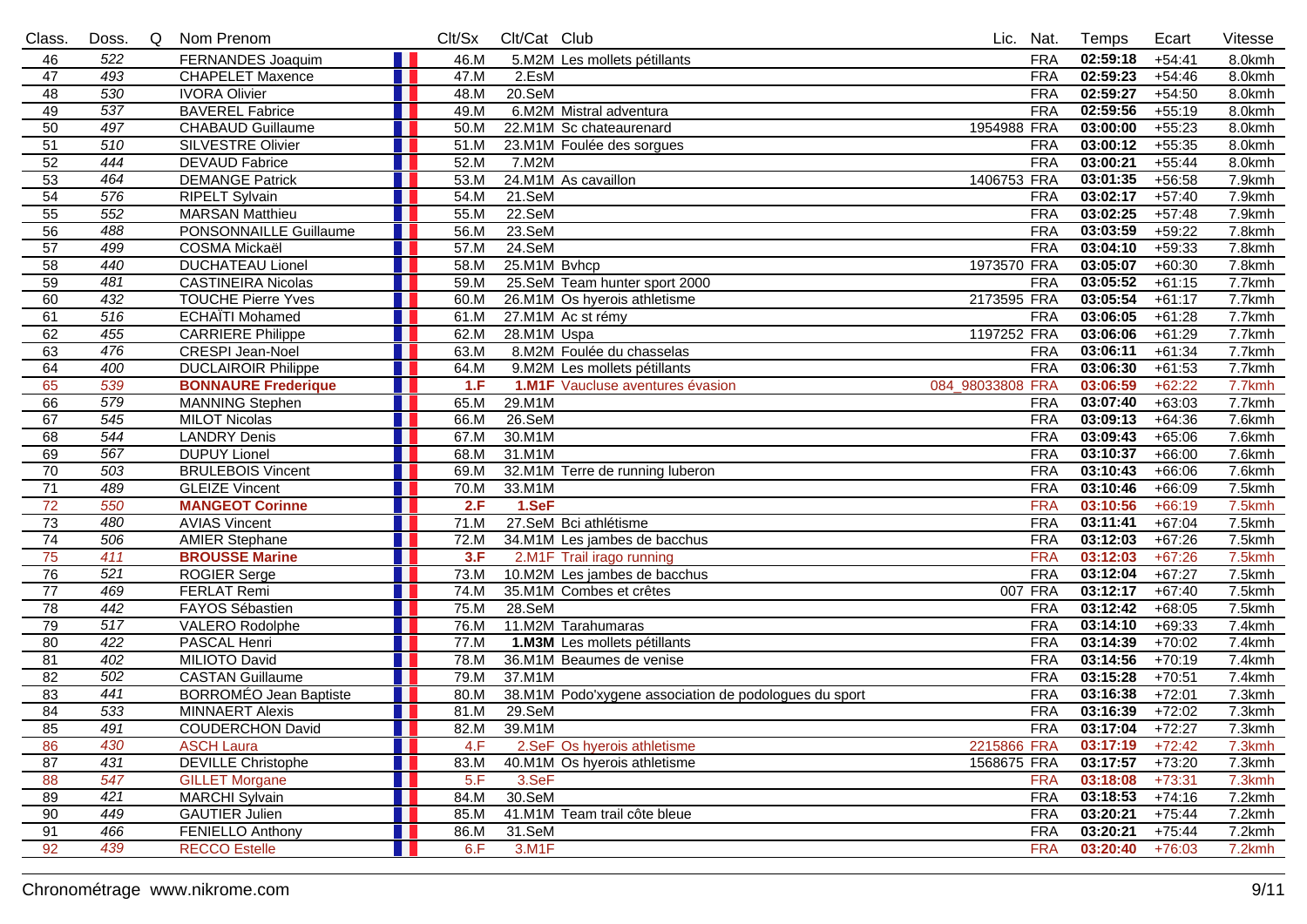| Class.            | Doss. | Q | Nom Prenom                    |               | Clt/Sx | Clt/Cat Club |                                    |                          | Lic. Nat.  | Temps               | Ecart     | Vitesse   |
|-------------------|-------|---|-------------------------------|---------------|--------|--------------|------------------------------------|--------------------------|------------|---------------------|-----------|-----------|
| 93                | 511   |   | <b>TRAVAILLON Philippe</b>    |               | 87.M   |              | 12.M2M Les garriguettes            |                          | <b>FRA</b> | 03:21:31            | $+76:54$  | 7.1kmh    |
| 94                | 436   |   | <b>PALLIER Thierry</b>        |               | 88.M   | 13.M2M       |                                    |                          | <b>FRA</b> | 03:21:31            | $+76:54$  | 7.1kmh    |
| 95                | 575   |   | <b>PETIT Etienne</b>          |               | 89.M   | 32.SeM       |                                    |                          | <b>FRA</b> | 03:22:09            | $+77:32$  | 7.1kmh    |
| 96                | 578   |   | <b>MAGNOUX Andy</b>           |               | 90.M   | 33.SeM       |                                    |                          | <b>FRA</b> | 03:23:22            | $+78:45$  | 7.1kmh    |
| 97                | 507   |   | LE PIOUFLE Sébastien          |               | 91.M   | 42.M1M       |                                    |                          | <b>FRA</b> | 03:24:32            | $+79:55$  | 7.0kmh    |
| 98                | 446   |   | <b>GRANGE Frederic</b>        |               | 92.M   | 14.M2M       |                                    |                          | <b>FRA</b> | 03:25:39            | $+81:02$  | 7.0kmh    |
| 99                | 554   |   | <b>ISNARD Helene</b>          |               | 7.F    | 4.M1F        |                                    |                          | <b>FRA</b> | 03:25:48            | $+81:11$  | 7.0kmh    |
| 100               | 407   |   | <b>SOLER Jean Pierre</b>      |               | 93.M   | 43.M1M       |                                    |                          | <b>FRA</b> | 03:26:05            | $+81:28$  | $7.0$ kmh |
| 101               | 414   |   | <b>CLERC Denis</b>            |               | 94.M   | 15.M2M       |                                    |                          | <b>FRA</b> | 03:26:05            | $+81:28$  | 7.0kmh    |
| 102               | 413   |   | <b>GIL Frederic</b>           |               | 95.M   | 16.M2M       |                                    |                          | <b>FRA</b> | 03:26:06            | $+81:29$  | 7.0kmh    |
| 103               | 546   |   | <b>BEGUE Philippe</b>         |               | 96.M   | 17.M2M       |                                    |                          | <b>FRA</b> | 03:27:36            | $+82:59$  | 6.9kmh    |
| 104               | 513   |   | MESGOUEZ Arnaud               |               | 97.M   | 44.M1M Opa   |                                    |                          | <b>FRA</b> | 03:28:27            | $+83:50$  | 6.9kmh    |
| $\frac{105}{105}$ | 418   |   | <b>NOURISSON Cyril</b>        |               | 98.M   | 45.M1M       |                                    |                          | <b>FRA</b> | 03:29:00            | $+84:23$  | 6.9kmh    |
| 106               | 477   |   | <b>TESTUD Fabien</b>          |               | 99.M   | 18.M2M       |                                    |                          | <b>FRA</b> | 03:29:29            | $+84:52$  | 6.9kmh    |
| 107               | 471   |   | <b>SABLAYROLLES Philippe</b>  |               | 100.M  | 46.M1M       |                                    |                          | <b>FRA</b> | 03:29:52            | $+85:15$  | 6.9kmh    |
| 108               | 465   |   | <b>SYMONDS Pauline</b>        | $\frac{N}{N}$ | 8.F    | 1.M3F        |                                    |                          | <b>GBR</b> | 03:31:17            | $+86:40$  | 6.8kmh    |
| 109               | 528   |   | <b>GARABEDIAN Grégory</b>     |               | 101.M  | 34.SeM       |                                    |                          | <b>FRA</b> | 03:32:24            | $+87:47$  | 6.8kmh    |
| 110               | 419   |   | <b>BRIAT Julien</b>           |               | 102.M  | 47.M1M Vsd   |                                    |                          | <b>FRA</b> | 03:32:32            | $+87:55$  | 6.8kmh    |
| 111               | 426   |   | <b>MATEU Antoine</b>          |               | 103.M  |              | 2.M3M Courir a morieres            |                          | <b>FRA</b> | 03:32:33            | $+87:56$  | 6.8kmh    |
| 112               | 454   |   | MOULINAS Stéphane             |               | 104.M  | 48.M1M       |                                    |                          | <b>FRA</b> | 03:32:34            | $+87:57$  | 6.8kmh    |
| 113               | 514   |   | <b>ANTONIAZZI Gaelle</b>      |               | 9.F    | 5.M1F Tac    |                                    |                          | <b>FRA</b> | 03:32:42            | $+88:05$  | 6.8kmh    |
| 114               | 568   |   | <b>COUTREL Franklin</b>       |               | 105.M  | 35.SeM       |                                    |                          | <b>FRA</b> | 03:33:13            | $+88:36$  | 6.8kmh    |
| $\frac{115}{115}$ | 535   |   | <b>GRAFF Adrien</b>           |               | 106.M  | 36.SeM       |                                    |                          | <b>FRA</b> | 03:34:18            | $+89:41$  | 6.7kmh    |
| 116               | 549   |   | <b>BOUZID Malek</b>           |               | 107.M  | 49.M1M       |                                    |                          | <b>FRA</b> | 03:35:14            | $+90:37$  | 6.7kmh    |
| $\frac{117}{117}$ | 532   |   | <b>GINER Eliane</b>           |               | 10.F   | 1.M2F        |                                    |                          | <b>FRA</b> | 03:35:58            | $+91:21$  | 6.7kmh    |
| 118               | 401   |   | <b>LOPEZ Yannick</b>          |               | 108.M  | 50.M1M       |                                    |                          | <b>FRA</b> | 03:37:21            | $+92:44$  | 6.6kmh    |
| 119               | 408   |   | <b>LAHAYE</b> Christophe      |               | 109.M  |              | 19.M2M Tarahumaras                 | 1159794 FRA              |            | 03:37:35            | $+92:58$  | 6.6kmh    |
| 120               | 461   |   | <b>LIAUTAUD David</b>         |               | 110.M  | 51.M1M       |                                    |                          | <b>FRA</b> | 03:38:03            | $+93:26$  | 6.6kmh    |
| 121               | 520   |   | <b>PETIT Laëtitia</b>         |               | 11.F   |              | 6.M1F Les tac                      |                          | <b>FRA</b> | 03:38:57            | $+94:20$  | 6.6kmh    |
| 122               | 527   |   | <b>MERLET Christophe</b>      |               | 111.M  | 52.M1M       |                                    |                          | <b>FRA</b> | 03:39:14            | $+94:37$  | 6.6kmh    |
| 123               | 498   |   | <b>ANNEQUIN Jean-Philippe</b> |               | 112.M  |              | 53.M1M Avignon le pontet triathlon | A17451c0260281mv2fra FRA |            | 03:39:37            | $+95:00$  | 6.6kmh    |
| 124               | 519   |   | <b>ROUSTAN Ysabelle</b>       |               | 12.F   |              | 7.M1F Les garriguettes             |                          | <b>FRA</b> | 03:39:41            | $+95:04$  | 6.6kmh    |
| 125               | 448   |   | <b>CONTI Geoffrey</b>         |               | 113.M  | 37.SeM       |                                    |                          | <b>FRA</b> | 03:41:04            | $+96:27$  | 6.5kmh    |
| 126               | 427   |   | <b>TROCMÉ Sébastien</b>       |               | 114.M  | 54.M1M       |                                    |                          | <b>FRA</b> | 03:42:10            | $+97:33$  | 6.5kmh    |
| 127               | 531   |   | <b>LAUGIER Jacques</b>        |               | 115.M  |              | 3.M3M 1000 pattes le pontet        |                          | <b>FRA</b> | 03:42:51            | $+98:14$  | 6.5kmh    |
| 128               | 457   |   | <b>CAMUS Christophe</b>       |               | 116.M  |              | 20.M2M Naplock                     |                          | <b>FRA</b> | 03:45:42            | $+101:05$ | 6.4kmh    |
| 129               | 523   |   | <b>VERA</b> Isabelle          |               | 13.F   |              | 2.M2F Team trailkoloc's            |                          | <b>FRA</b> | 03:46:27            | $+101:50$ | 6.4kmh    |
| 130               | 437   |   | <b>CALVET Christophe</b>      |               | 117.M  | 21.M2M       |                                    |                          | <b>FRA</b> | 03:46:53            | $+102:16$ | 6.3kmh    |
| $\overline{131}$  | 563   |   | <b>MENARD Sophie</b>          |               | 14.F   | 3.M2F 13     |                                    |                          | <b>FRA</b> | 03:47:26            | $+102:49$ | 6.3kmh    |
| $\overline{132}$  | 490   |   | <b>PRIET Lucie</b>            | H.            | 15.F   | 4.SeF        |                                    |                          | <b>FRA</b> | $03:47:30 + 102:53$ |           | 6.3kmh    |
| 133               | 561   |   | PASCAL Jean Claude            |               | 118.M  |              | 4.M3M Les galopants                |                          | FRA        | 03:48:06            | +103:29   | 6.3kmh    |
| 134               | 551   |   | <b>PALERMINI Martine</b>      |               | 16.F   | 4.M2F        |                                    |                          | <b>FRA</b> | 03:48:26            | $+103:49$ | 6.3kmh    |
| 135               | 508   |   | <b>RODOT Claudy</b>           |               | 119.M  | 38.SeM       |                                    |                          | <b>FRA</b> | 03:50:15            | +105:38   | 6.3kmh    |
| 136               | 405   |   | JOUVAL Romain                 |               | 120.M  | 39.SeM       |                                    |                          | <b>FRA</b> | 03:51:01            | $+106:24$ | 6.2kmh    |
| 137               | 492   |   | <b>CHAPELET Vincent</b>       |               | 121.M  | 55.M1M       |                                    |                          | <b>FRA</b> | 03:51:24            | $+106:47$ | 6.2kmh    |
| 138               | 529   |   | <b>RETHORE Bruno</b>          |               | 122.M  |              | 22.M2M Foulee montilienne          |                          | <b>FRA</b> | 03:53:15            | +108:38   | 6.2kmh    |
| 139               | 456   |   | <b>CAMUS Carol</b>            |               | 17.F   |              | 8.M1F Martigues sport athle        | 2016655 FRA              |            | 03:53:32            | $+108:55$ | 6.2kmh    |